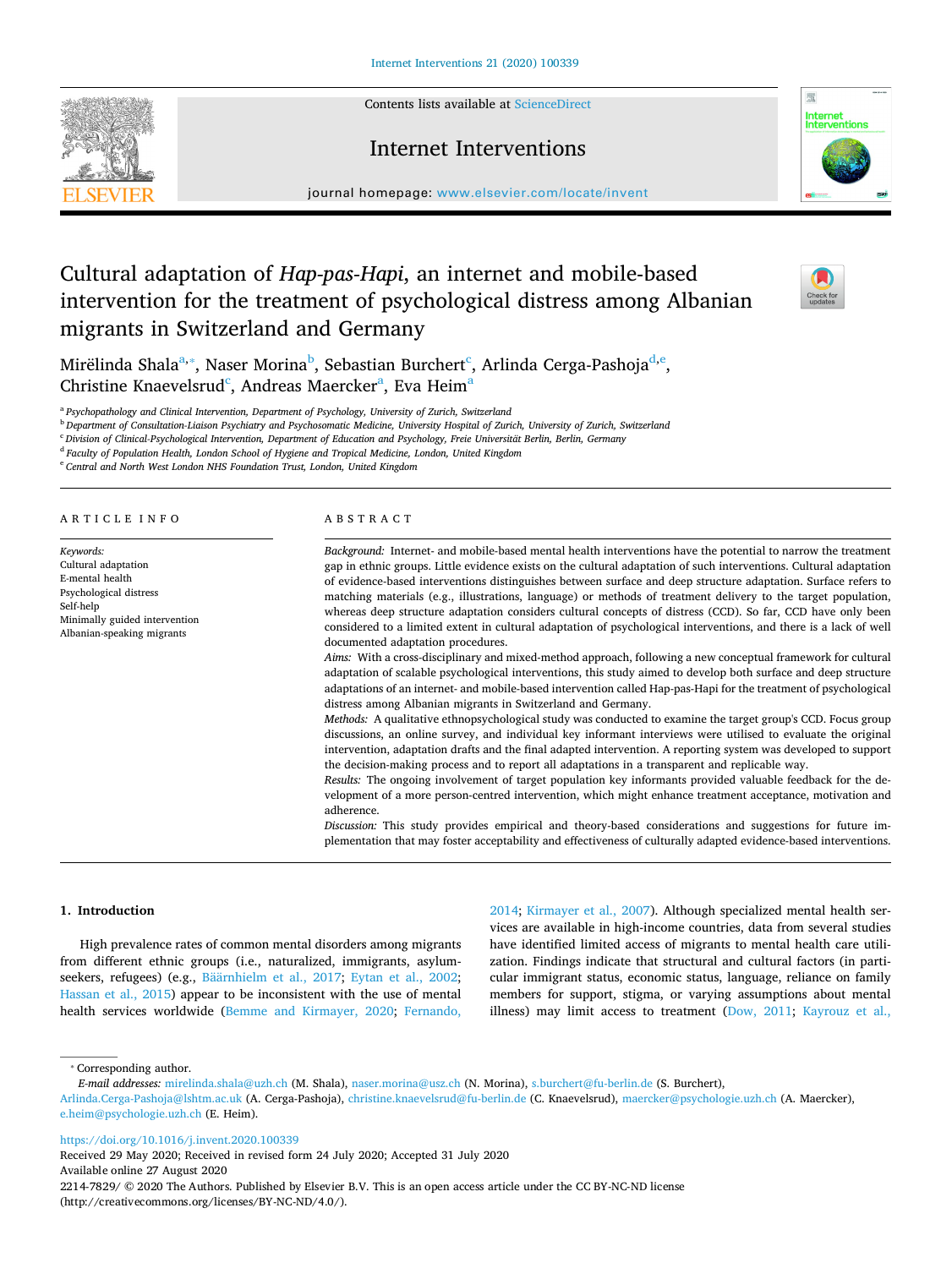[2015b;](#page-11-5) [Kirmayer et al., 2007;](#page-11-3) [Kiselev et al., 2020b, 2020a;](#page-11-6) [Ugarte](#page-12-0)  [Bustamante et al., 2020](#page-12-0)). But also in low- and middle-income countries there is growing interest in delivering psychological interventions to culturally diverse populations, in order to narrow the large treatment gap for common mental disorders [\(Alonso et al., 2018;](#page-10-2) [Bäärnhielm](#page-10-0)  [et al., 2017](#page-10-0); [Cuijpers et al., 2018;](#page-11-7) [van't Hof et al., 2020](#page-12-1)).

In the last decade, there has been an increasing number of publications that point to the necessity and importance of developing cul-turally adapted evidence-based interventions (e.g., [Bernal et al., 2009](#page-10-3); [Bernal and Sáez-Santiago, 2006;](#page-10-4) [Castro et al., 2010](#page-10-5); [Chu and Leino,](#page-11-8)  [2017;](#page-11-8) [Hinton and Patel, 2017](#page-11-9)), that are potentially scalable (e.g., [de](#page-11-10)  [Graaff et al., 2020;](#page-11-10) [Heim et al., 2018;](#page-11-11) [Heim and Kohrt, 2019](#page-11-12); [Patel](#page-11-13)  [et al., 2018;](#page-11-13) [Robles et al., 2019](#page-12-2); [Sijbrandij et al., 2017;](#page-12-3) [van't Hof et al.,](#page-12-1)  [2020;](#page-12-1) [WHO, 2017](#page-12-4)). The main purpose of cultural adaptation is to increase acceptability, relevance and effectiveness of psychological interventions in culturally diverse populations worldwide. Several studies showed that culturally adapted interventions are effective (Chowdhary [et al., 2014](#page-10-6); [Griner and Smith, 2006](#page-11-14); [Rathod et al., 2018](#page-12-5)), and more effective than the unadapted version of the same intervention (Hedge's g = 59 0.52) [\(Hall et al., 2016](#page-11-15)). [Smith et al. \(2011\)](#page-12-6) and [Harper](#page-11-16)  [Shehadeh et al. \(2016\)](#page-11-16) found that the more adapted elements are considered in the adaptation, the higher the effectiveness of interventions. However, empirical studies still face the challenge of finding "what works" [\(Bemme, 2019;](#page-10-7) [Degnan et al., 2018;](#page-11-17) [Hall et al., 2016](#page-11-15); [Rathod et al., 2018](#page-12-5)). Especially the lack of standardized procedures for cultural adaptation makes it difficult to validate and replicate adaptation methods and to compare outcomes. Several meta-analyses have pointed out that the vast majority of original studies do not provide detailed descriptions of the cultural adaptations applied [\(Harper](#page-11-16)  [Shehadeh et al., 2016](#page-11-16); [Kalibatseva and Leong, 2014](#page-11-18); [Pedersen et al.,](#page-12-7)  [2015\)](#page-12-7), and a systematic understanding of substantial modifications is still lacking [\(Castro et al., 2010;](#page-10-5) [Chu and Leino, 2017](#page-11-8); [Elliott and](#page-11-19)  [Mihalic, 2004\)](#page-11-19).

Internet and mobile-based interventions appear to be promising for potential scalability and may therefore contribute to narrow the worldwide treatment gap, particularly among "hard-to-reach populations" such as culturally diverse populations (e.g., [Abi Ramia et al.,](#page-10-8)  [2018;](#page-10-8) [Atallah et al., 2018](#page-10-9); [Burchert et al., 2019;](#page-10-10) [Carswell et al., 2018](#page-10-11); [Cuijpers et al., 2008;](#page-11-20) [Garabiles et al., 2019](#page-11-21); [Hedman et al., 2012](#page-11-22); [Kayrouz et al., 2018](#page-11-23); [Muñoz, 2010](#page-11-24); [Sijbrandij et al., 2017;](#page-12-3) [Wang et al.,](#page-12-8)  [2013\)](#page-12-8). Through large randomized controlled trials (RCTs) and pilot studies, several research groups seek to examine the effectiveness of culturally adapted online-interventions for treating common mental disorders such as depression, anxiety or post-traumatic stress disorder (PTSD) and culturally shaped concepts of distress in different indigenes cultures and their diaspora ([Harper Shehadeh et al., 2020;](#page-11-25) [Kayrouz](#page-11-26)  [et al., 2015a, 2016b](#page-11-26); [Reich et al., 2019](#page-12-9); [Salamanca-Sanabria et al.,](#page-12-10)  [2018, 2020](#page-12-10); [Sidani et al., 2018](#page-12-11); [Slobodin et al., 2018;](#page-12-12) [Ünlü Ince et al.,](#page-12-13)  [2013;](#page-12-13) [van't Hof et al., 2020](#page-12-1)).

However, due to small sample sizes and high attrition rates in the pilot studies [\(Harper Shehadeh et al., 2020](#page-11-25); [Kayrouz et al., 2016b,](#page-11-27)  [2016a;](#page-11-27) [Salamanca-Sanabria et al., 2020\)](#page-12-14), only cautious assumptions can be made concerning statistically substantial effects on the reduction of distressing symptoms. However, the largely positive results on feasibility and acceptability of the mentioned studies seem promising, emphasizing the need for culturally adapted interventions.

In recent years, several studies have provided detailed information on the cultural and contextual adaptation of such internet- and mobilebased interventions. For example research on ethnically diverse groups in Lebanon [\(Abi Ramia et al., 2018](#page-10-8)), Syrian refuges residing in Germany, Sweden, and Egypt ([Burchert et al., 2019](#page-10-10)), overseas Filipino domestic workers living in Macao [\(Garabiles et al., 2019\)](#page-11-21), Arabs from countries of origin or immigrants in Australia [\(Kayrouz et al., 2016b,](#page-11-27)  [2016a\)](#page-11-27), university students in Colombia [\(Salamanca-Sanabria et al.,](#page-12-14)  [2020, 2019, 2018](#page-12-14)), Chinese Canadians [\(Sidani et al., 2018\)](#page-12-11), asylum seekers from Middle East residing in the Netherlands [\(Slobodin et al.,](#page-12-12) 

[2018\)](#page-12-12), and Turkish migrants in the Netherlands ( $\ddot{U}$ nlü Ince et al., 2013).

Despite these attempts, there is still no golden standard on how cultural adaptation should be implemented ([Rathod et al., 2018](#page-12-5); [Salamanca-Sanabria et al., 2019\)](#page-12-15). Over the last decades, several frameworks have been developed to tackle this issue ([Bernal et al., 2009,](#page-10-3)  [1995;](#page-10-3) [Bernal and Sáez-Santiago, 2006;](#page-10-4) [Cardemil, 2008;](#page-10-12) [Chu and Leino,](#page-11-8)  [2017;](#page-11-8) [Naeem et al., 2016](#page-11-28); [Rathod et al., 2019;](#page-12-16) [Resnicow et al., 1999](#page-12-17)). Numerous studies on the cultural adaptation of psychological interventions used the framework of [Bernal et al. \(1995](#page-10-13); [Bernal and Sáez-](#page-10-4)[Santiago, 2006](#page-10-4)). However, studies have criticised the framework due to reported difficulties with implementing the elements in real-world settings ([Chu and Leino, 2017\)](#page-11-8). Further, the framework was developed for face-to-face treatments and its use for internet-based interventions is limited [\(Harper Shehadeh et al., 2016](#page-11-16)).

[Resnicow et al. \(1999\)](#page-12-17) distinguish between surface and deep structure adaptation of health interventions. Surface adaptation aims to match materials to the visible characteristics of the target population, e.g., by tailoring illustrations and language or channels and settings for treatment delivery. Deep structure adaptation, on the other hand, refers to the fact that cultural, social, environmental, or historical aspects affect health. Such adaptations are rooted in explanatory models ([Kleinman, 1978](#page-11-29)) about the cause, course, and treatment of disorders in the target group. [Resnicow et al. \(1999\)](#page-12-17) developed their framework for health promotion programmes in general. In view of deep structure adaptation of psychological interventions, we argue that it may be relevant to consider cultural concepts of distress ([American Psychiatric](#page-10-14)  [Association, 2013;](#page-10-14) [Kohrt et al., 2014\)](#page-11-30).

# *1.1. Cultural adaptation of scalable psychological interventions – a new conceptual framework*

Based on empirical evidence from ethnopsychological studies, cultural adaptation research, and psychotherapy research, [Heim and Kohrt](#page-11-12)  [\(2019\)](#page-11-12) developed a new conceptual framework for cultural adaptation of scalable psychological interventions for the treatment of common mental disorders. This framework encompasses the following three elements: i) cultural concepts of distress; ii) treatment components; and iii) treatment delivery. The authors suggest considering these elements sequentially.

i) Cultural concepts of distress encompass idioms of distress, cultural explanations, and cultural syndromes ([Lewis-Fernández and](#page-11-31)  [Kirmayer, 2019\)](#page-11-31). Cultural adaptation may benefit from exploring discursive constructions of psychological distress and mental illness, which are inherent in the cultural context of the target population. Diagnostic categories for mental disorders developed in Western, Educated, Industrialized, Rich, and Democratic (WEIRD) countries [\(Henrich et al., 2010](#page-11-32)) may not be applicable among culturally diverse groups. [Ryder and Chentsova-Dutton \(2015\)](#page-12-18) therefore recommend using the broader term "serious distress", which they define "as the set of clinically significant problems characterized by dysphoria and anxiety rather than on specific diagnostic categories such as major depression, social anxiety disorder" (p. 403). With regard to psychological distress, it is important to consider symptoms that are pathologized or non-pathologized ([Acharya et al.,](#page-10-15)  [2017](#page-10-15)) in a given culture, along with idioms of wellness or resilience [\(Lewis-Fernández and Kirmayer, 2019](#page-11-31)).

In addition, other cultural aspects shape people's experiences of psychological distress, such as cultural concepts of the self. [Kirmayer](#page-11-33)  [\(2007\)](#page-11-33) distinguishes between the "egocentric" and "sociocentric" notion of the self. The egocentric self-concept is shaped by personal history, individualistic and autonomous values, whereas the sociocentric self includes the family and community, thus refers to collectivist and interdependent values. With regard to mental health, shared suffering and social support within the family and the community are typical for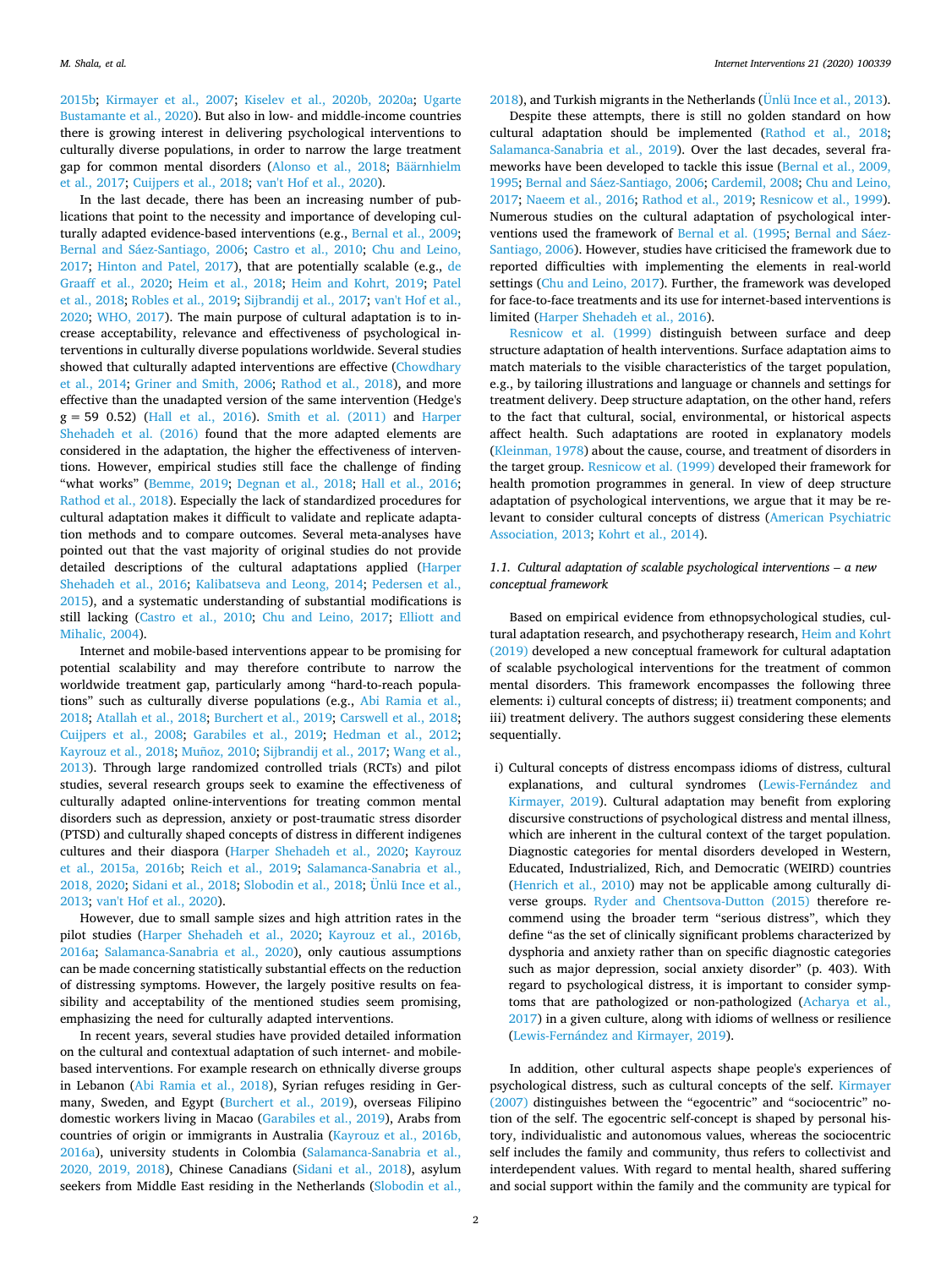socio-centric societies [\(Heine, 2016;](#page-11-34) [Kirmayer, 2007](#page-11-33); [Triandis, 1989](#page-12-19)). Health beliefs are also shaped by culture. As an example, [Reich et al.](#page-12-20)  [\(2015\)](#page-12-20) showed in a study that fatalistic beliefs about mental distress resulted in lower motivation for psychotherapy among Turkish immigrants in Germany. [Reich et al. \(2019\)](#page-12-9) developed an internet-based intervention to reduce such fatalistic beliefs. Their results suggest that addressing fatalistic beliefs in cultural adaptation of psychological interventions may enhance treatment motivation.

- ii) The second element of [Heim and Kohrt's \(2019\)](#page-11-12) conceptual framework refers to the cultural adaptation of treatment components. The authors drew on a taxonomy developed by [Singla et al. \(2017\)](#page-12-21), which distinguishes between specific and nonspecific treatment components, and in-session techniques. Specific components are grounded in basic psychological mechanisms (e.g., emotional, behavioural, cognitive, or interpersonal interventions), whereas the nonspecific components are universal to the therapy experience (e.g., collaboration, empathy, normalising). Techniques are skills that the therapist implements during a session. [Heim and Kohrt](#page-11-12)  [\(2019\)](#page-11-12) suggest that the selection of components and techniques should ideally be dovetailed with evidence on cultural concepts of distress in the target population.
- iii) And third, the authors suggest adapting methods of treatment delivery to the target population and context, to enhance engagement. This includes an appropriate selection of the delivery format (e.g., face-to-face, internet-based, minimally guided), as well as the surface adaptation of the intervention materials (e.g., culturally appropriate language and metaphors, relevant illustrations). Most adaptations described in recent studies can be situated within this third element of the conceptual framework (e.g., [Abi Ramia et al.,](#page-10-8)  [2018](#page-10-8); [Burchert et al., 2019](#page-10-10); [Garabiles et al., 2019;](#page-11-21) [Salamanca-](#page-12-15)[Sanabria et al., 2019](#page-12-15); [Sidani et al., 2018\)](#page-12-11).

Although these elements have been discussed in the literature, there is a lack of empirical evidence on their respective relevance. [Heim and](#page-11-12)  [Kohrt \(2019\)](#page-11-12) encourage to empirically test these adaptation elements with innovative research designs, in order to gain a better understanding of substantial modifications in cultural adaptation. In this study, we used an e-mental health intervention called Step-by-Step ([Carswell et al., 2018](#page-10-11)) and culturally adapted it for Albanian-speaking migrants in Switzerland and Germany following this framework.

#### *1.2. The Step-by-Step intervention*

Step-by-Step was developed by the World Health Organization (WHO) in close collaboration with the Ministry of Public Health in Lebanon and Freie Universität Berlin, Germany. The intervention is built on the following evidence-based cognitive behavioural therapy (CBT) techniques: i) stress management, ii) behavioural activation, iii) positive self-talk, iv) promotion of social support, and v) relapse prevention. It comprises five sessions and uses a narrative approach, in which different fictional characters tell their illustrated story of how they overcame psychological distress. An illustrated doctor provides psychoeducation and introduces the interactive exercises, e.g., a breathing exercise (audio) or planning positive activities using input fields and a calendar. The concept of Step-by-Step is further described by [Carswell et al. \(2018\)](#page-10-11).

The first English version of the Step-by-Step content was written in a "generic" manner, designing illustrations and narratives in a way that they can potentially speak to people from different contexts [\(Carswell](#page-10-11)  [et al., 2018\)](#page-10-11). Thereafter, it was translated into Arabic and culturally adapted for different cultural groups living in Lebanon ([Abi Ramia](#page-10-8)  [et al., 2018](#page-10-8)). This cultural adaptation was based on an unpublished WHO adaptation protocol, in which the entire intervention is read through in focus groups. Based on cognitive interviewing techniques, participants give feedback on their understanding and the acceptability

of the content. The adaptations done in the Arabic version were mostly surface adaptations according to [Resnicow et al. \(1999\).](#page-12-17)

The first version of Step-by-Step was programmed as a web-based intervention and tested in an uncontrolled pilot study in Lebanon ([Harper Shehadeh et al., 2020\)](#page-11-25). Dropout rates were high in this first study (approx. 80%). Feedback from a qualitative process analysis showed that the story was overly long and repetitive. Also, younger participants expressed that they could not relate to the married protagonists of the stories who had children. In addition, most participants expressed their wish for a more interactive intervention than this first web-based platform offered. Based on this feedback, a smartphone-app version was programmed, which can be accessed through a mobile app (iOS or Android) or a web-browser [\(Burchert et al., 2019\)](#page-10-10). In addition, a story writer was contracted to render the story more engaging and to create two additional storylines for unmarried characters.

The WHO plans to use Step-by-Step among culturally diverse groups in low-resource settings, with minimal (surface) adaptations being done for economic reasons. A version for Filipino immigrants was developed in Macau ([Garabiles et al., 2019](#page-11-21)). Effectiveness and cost-effectiveness of Step-by-Step will be tested in three parallel RCTs among Syrian refugees in Germany, Sweden, and Egypt (*N =* 500 per site) within the EUfunded STRENGTHS project [\(Sijbrandij et al., 2017\)](#page-12-3), and in two parallel RCTs among Syrian refugees and other people residing in Lebanon (*N =* 500 per group), under the lead of WHO and the Lebanese Ministry of Public Health. The original version of Step-by-Step is minimally guided, which means that e-helpers provide a maximum of 15 min weekly support. For the STRENGTHS trials, a contact-on demand model was developed for reasons of scalability. In this model, users can contact the e-helpers through a chat system if they have a specific question ([Burchert et al., 2019\)](#page-10-10).

In the present study, the Albanian version of Step-by-Step, called *Hap-pas-Hapi*, was culturally adapted for Albanian-speaking migrants in Switzerland and Germany. Two different versions were developed: A surface and a deep structure adaptation [\(Resnicow et al., 1999\)](#page-12-17). These two versions will be compared in a randomized controlled trial (RCT) to gain evidence on the effect of deep structure adaptation on the acceptability and effectiveness of Hap-pas-Hapi ([Heim et al., 2020\)](#page-11-35). This paper aims to document the process of cultural adaptation for the target population in a transparent and replicable manner.

# *1.3. Target population*

The target population of Hap-pas-Hapi are adult participants with Albanian-speaking migration background living in Switzerland and Germany, which show mild to moderate symptoms of psychological distress. This target population was described more in detail in [Shala](#page-12-22)  [et al. \(2020\)](#page-12-22). Due to pre-migration stressors (e.g., war, political persecution) and post-migration living difficulties (e.g., language barriers, integration, family problems) this population group is described as vulnerable in several studies, showing high prevalence rates for depression, post-traumatic stress disorder (PTSD) and anxiety disorders (e.g., [Morina et al., 2016](#page-11-36)). With reference to [Ryder and Chentsova-](#page-12-18)[Dutton \(2015\),](#page-12-18) we use the transdiagnostic concept of psychological distress for the present study.

As [Resnicow et al. \(1999\)](#page-12-17) point out, it is vital to assume significant heterogeneity of the target population, because subgroups differ in their religious beliefs, educational levels, degree of acculturation and country of origin. Ethnic Albanians largely migrated to Switzerland or Germany from countries such as Kosovo, North Macedonia, Serbia, Albania; through labour migration, flight, or family reunification [\(Burri Sharani](#page-10-16)  [et al., 2010;](#page-10-16) [Dahinden, 2013;](#page-11-37) [German Federal Statistical Office, 2019](#page-11-38); [Swiss Federal Statistical Office, 2017](#page-12-23)). Besides the different migration patterns, the distinctive historical and political developments of these countries should not be underestimated in the analysis of etiological assumptions about suffering and trauma among this population. Several studies in Switzerland and Germany have shown that migrants of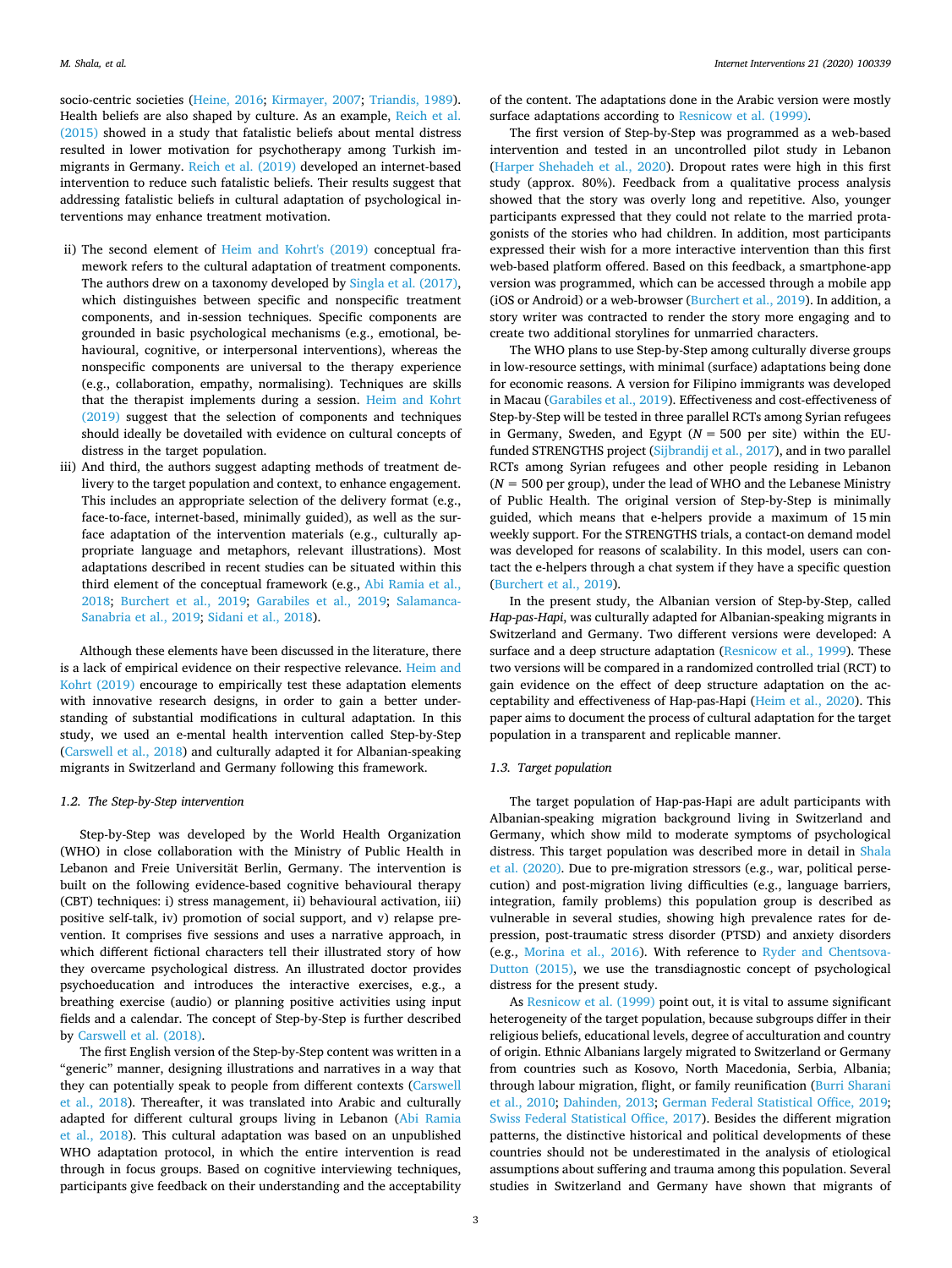Albanian or Kosovan origin are the most exposed to labour market discrimination [\(Koopmans et al., 2013](#page-11-39); [Zschirnt and Fibbi, 2019](#page-12-24)). Further, several studies have shown that it is a distinct characteristic of Albanian individuals that the needs of family members are put above one's own needs [\(Dow, 2011;](#page-11-4) [Heigl et al., 2011;](#page-11-40) [Shala et al., 2020](#page-12-22)). Therefore, it seems highly important that the intervention not only addresses the individual, but also respects collective narratives, community needs and the sociocentric self-concept of the user.

# *1.4. Ethnopsychological study on CCD among Albanian-speaking migrants*

In line with the cultural adaptation framework by [Heim and Kohrt](#page-11-12)  [\(2019\),](#page-11-12) we started with an ethnopsychological study to examine the target populations' cultural concepts of distress. For this purpose, we conducted 20 qualitative interviews to find out which CCD are relevant among the Albanian-speaking migrants in Switzerland.

The results of the ethnopsychological study have been published elsewhere in detail ([Shala et al., 2020](#page-12-22)). The key mental health-related concepts were "vuajtje" (suffering, misery), "brengë" (concern, care), "mërzi" (sorrow, grief, sadness), "nervozë" (tension, anger, fury), and "frikë" (fear, anxiety), and they were perceived as "zinxhirore" (chainlike) or "pandashëm" (inseparable). The study also revealed traumarelated metaphors and symptoms such as "pikë në zemër" (point in the heart), "plagë" (wound), "lëndim shpirti" (hurt/pain/wounding of the soul/spirit), and "gjak të nxehtë" (hot blood).

As causes for the participants' distress, pre-migration stressors (e.g., war, torture) and post-migration living difficulties (e.g., integration, loss of social status, discrimination, language) were named above all. In addition, unfulfilled desires (e.g., economic wealth, return to the country of origin) were perceived as particularly stressful and led to rumination and hopelessness. In Albanian explanations of distress, causes appear to be inherent in symptoms; thus, when using a specific idiom of distress, the corresponding cause seems to be implicitly meant, as well. For example, "vuajtje" can implicitly refer to post-migratory living difficulties, and "mërzi" can point to homesickness/nostalgia or the loss of a beloved person.

There was also a tendency towards low expectations of change due to the fatalistic notion that suffering is part of life and has to be endured with "durim" (patience) and that this would last a lifetime. An age difference emerged with regard to fatalistic beliefs: While older participants expressed that psychological problems can be solved mostly within the family; younger participants' reports showed a higher tendency to seeking mental health care in severe cases. However, although the social environment seems to play a vital role in coping with problems, most participants (of different age) pointed out that they deal with emotional difficulties on their own and do not want to burden their family with it. Self-management and social support were described as the most important coping behaviours, while little trust in psychotherapy was expressed.

# <span id="page-3-0"></span>**2. Methods and materials**

# *2.1. Procedure*

We developed a theory-based, cross-disciplinary and mixed-method approach to facilitate a surface and deep cultural adaptation of Happas-Hapi for Albanian-speaking migrants in Switzerland and Germany. In the following, we describe the phases of the adaptation procedure.

# *2.1.1. Translation and surface adaptation of content*

The original Step-by-Step story in English language was translated to Albanian by an independent translator in Pristina, Kosovo, and then reviewed for accuracy of the psychological terminology, comprehensibility, and linguistic accuracy by two native-speaking mental-health professionals from Kosovo and Albania, who were not part of the research team. To maintain comprehensibility and legibility of meanings

(especially in regards to idioms of distress and metaphors), different translation methods were applied. [Venuti \(2000\)](#page-12-25) distinguishes between the direct, or literal translation and oblique translation. Adaptation is considered to be one method of oblique translation, that is used when the content of the source language is unknown in the target language. This special kind of "situational equivalence" ([Venuti, 2000,](#page-12-25) p. 90) was the aim of both translators and researchers that carried out the cultural adaptation. In this process, several text passages were identified that did not permit a literal translation but required adaptation. Metaphors and idioms collected in the ethnopsychological study ([Shala et al.,](#page-12-22)  [2020\)](#page-12-22) were used in such adaptations, inspired by research on metaphors and idioms of distress in cultural clinical psychology ([Rechsteiner](#page-12-26)  [et al., 2020](#page-12-26)). Translations were validated by consulting dictionaries, discussing essential idioms and metaphors in focus group discussions (FGDs), and gathering opinions of the Albanian-speaking team members.

#### *2.1.2. Literature review*

The main findings of the ethnopsychological study [\(Shala et al.,](#page-12-22)  [2020\)](#page-12-22) showed that external control attributions hindered help-seeking and treatment motivation among the target population. Based on these results, we conducted a literature review to search for evidence on how to address fatalism and enhance treatment motivation among culturally diverse groups, mainly through Internet-based interventions. In this search, we used search terms such as "e-mental health", "internetbased", "motivational interviewing", "effectiveness", "cultural context", "self-efficacy", "locus of control", "fatalism", "external control belief", and "self-care". The databases CINAHL, Medline, PsychInfo, and PubMed were used for this purpose, without any time, language, or geographical limitation.

# *2.1.3. Development of new intervention components*

Based on the formative research and the literature review, new intervention components were developed and iteratively adapted based on FGDs, the online survey, and key informant (KI) interviews (see below).

# *2.1.4. Focus group discussions*

Ten FGDs were conducted in Albanian language by the first author (MS) following recommendations for cognitive interviewing techniques by [Willis and Artino \(2013\).](#page-12-27) The FGDs were carried out between July 2018 and January 2019 in Zurich, Switzerland, and Berlin, Germany. FGDs lasted two and a half hours on average, directly protocolled by two study assistants. In addition, the group discussions were audio recorded and transcribed.

At start, rules on the procedure of the FGD were presented in Albanian and German language. The participants were free to speak in their preferred language. They were informed about the concept and the story of Hap-pas-Hapi. In the first round (July 2018, Zurich, three groups), participants were asked to read aloud through the entire story of the translated original (generic) version, and everyone was encouraged to speak up if anything was unclear or irritating to them. In addition, acceptability of the character profiles, illustrations, and activities for behavioural activation were discussed. Feedback was integrated before conducting the second round, especially concerning character profiles, examples of activities, and language. In the second round (January 2019, Zurich & Berlin, seven groups), the deep structure adaptation was presented and discussed (for details, see below). Comprehensibility and adequacy of the adapted idioms of distress and metaphors, as well as the feasibility of the stress reduction techniques (breathing and grounding exercise), were examined. The final discussion of every group was prompted by the following questions: 1) Would you use this programme? 2) Do you have your own phone, or do you share it with another person? When would be the best time to use the programme? 4) Where would be the best place to use the programme?

Participants of the FGDs and the online survey were divided into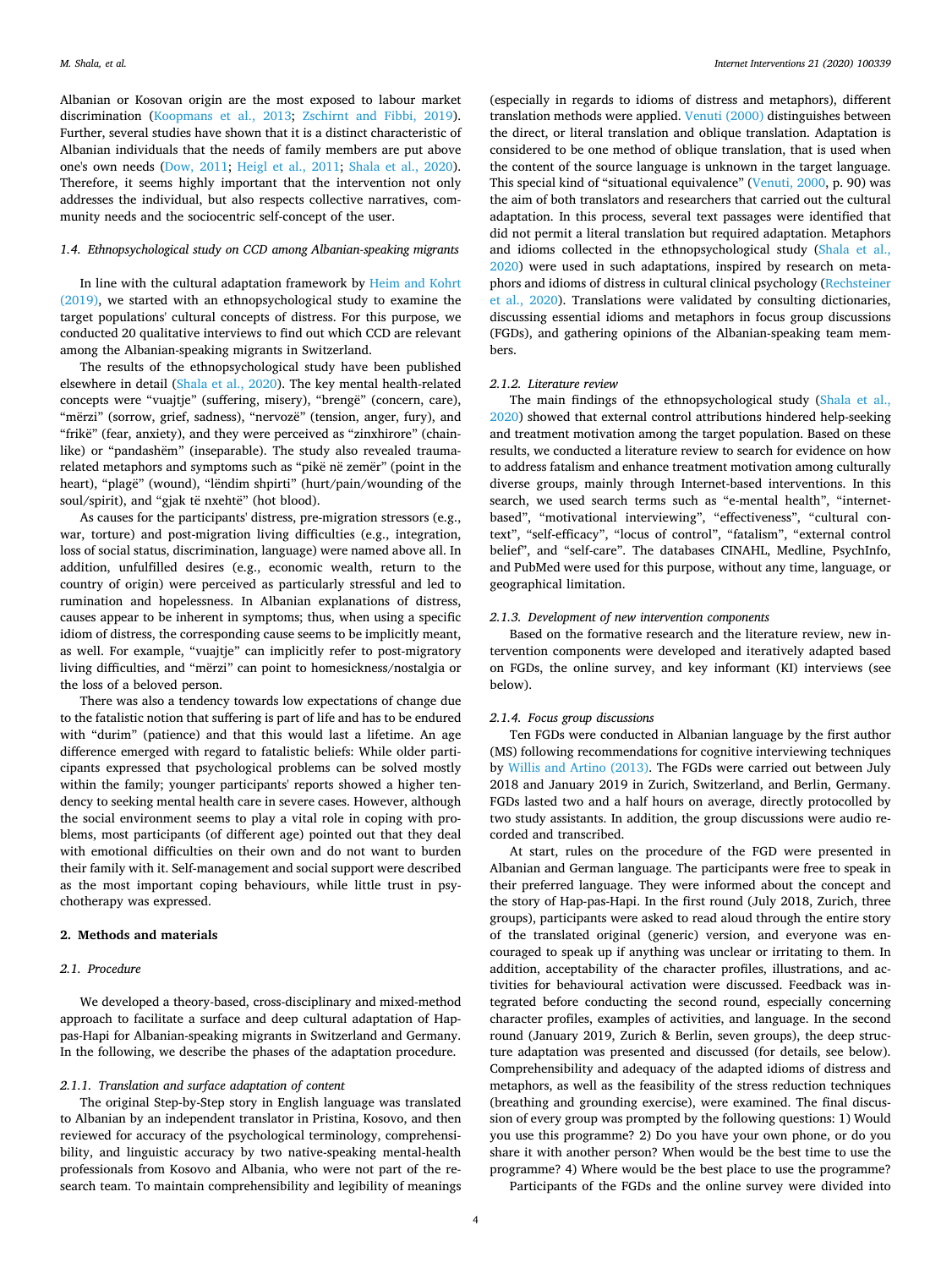<span id="page-4-0"></span>

|                                                  |         |   | Professional background of the medical and cultural experts in FGDs. |                 |                                |                                                 |                                                                                                     |            |                         |
|--------------------------------------------------|---------|---|----------------------------------------------------------------------|-----------------|--------------------------------|-------------------------------------------------|-----------------------------------------------------------------------------------------------------|------------|-------------------------|
| Expert-Nr. Age Gender Nationality<br>$= 15$<br>z |         |   |                                                                      | Place of birth  | Current occupation             | Length of time living in<br>Switzerland/Germany | Community/institution where the expert Working area Experience in the field of mental<br>is working |            | health in years         |
|                                                  | 37      | Ε | Albanian                                                             | <b>Albania</b>  | Ph.D. student                  | $($ < 5 months)<br>Short stay                   | University, Institute of Psychology                                                                 | Zurich, CH | S                       |
| Z                                                | 38      |   | Swiss                                                                | Kosovo          | Translator                     |                                                 | Association for Social Affairs and Health                                                           | Zurich, CH |                         |
| ന                                                | 55      |   | Swiss                                                                | Switzerland     | Development assistant          | 55                                              | Development Aid Organisation                                                                        | Zurich, CH | $\overline{10}$         |
|                                                  |         |   |                                                                      |                 |                                | (born in CH)                                    |                                                                                                     |            |                         |
|                                                  | 44      |   | Swiss & Kosovan                                                      | Kosovo          | Interpreter                    | 23                                              | Association for Social Affairs and Health                                                           | Basel, CH  |                         |
| ۵                                                | 28      |   | Swiss, Macedonian                                                    | Switzerland     | Ph.D. student                  | 28                                              | Student Association                                                                                 | Zurich, CH | Σò                      |
|                                                  |         |   |                                                                      |                 |                                | (born in CH)                                    |                                                                                                     |            |                         |
|                                                  | 59      | Ε | Kosovan                                                              | Kosovo          | Physician                      | 25                                              | Association for Social Affairs and Health                                                           | Zurich, CH | $\subseteq$             |
|                                                  | 36      |   | Kosovan                                                              | Not specified   | Clinical psychologist          | Not specified                                   | Private Clinic for Psychotherapy                                                                    | Zurich, CH | 5.5                     |
| $^{\circ}$                                       | 38      | 日 | Swiss                                                                | North Macedonia | Mediator                       | Not specified                                   | Association for Social Affairs and Health                                                           | Zurich, CH | å                       |
| Ō                                                | 55      |   | German                                                               | Kosovo          | Lecturer for smoking cessation |                                                 | Swiss Research Institute of Public Health                                                           | Zurich, CH |                         |
|                                                  |         |   |                                                                      |                 | courses                        |                                                 | and Addiction                                                                                       |            |                         |
| ≘                                                | 54      | Ξ | German                                                               | Kosovo          | Physician                      |                                                 | Private Practice, General Practitioner                                                              | Zürich, CH | δ                       |
| 급                                                | 50      |   | German                                                               | Kosovo          | Medical informatics and        |                                                 | University Hospital Basel                                                                           | Basel, CH  | $\overline{\mathsf{a}}$ |
|                                                  |         |   |                                                                      |                 | scientist                      |                                                 |                                                                                                     |            |                         |
| $\overline{c}$                                   | 42      |   | Swiss                                                                | Kosovo          | Albanian teacher               | $\frac{8}{18}$                                  | Albanian Teachers and Parents<br>Association                                                        | Zürich, CH | $\frac{1}{2}$           |
| $\overline{13}$                                  | $^{24}$ |   | Swiss                                                                | Switzerland     | Intensive care nursing         | 24                                              | Cantonal Hospital Aargau/Nursing                                                                    | Aargau, CH | Σó                      |
| $\overline{1}$                                   | 52      |   | German                                                               | Kosovo          | Systemic family counselling    | 25                                              | Intercultural Child and Youth Services                                                              | Berlin, DE |                         |
| 15                                               | 39      |   | Kosovan                                                              | Albania         | Psychological therapist        |                                                 | Charité Pain Clinic, Private Practice                                                               | Berlin, DE |                         |
|                                                  |         |   |                                                                      |                 |                                |                                                 |                                                                                                     |            |                         |

two groups (medical/cultural/language experts and potential users) based on their experience and knowledge about the Albanian-speaking community in Switzerland and Germany. Experts  $(n = 15)$  were recruited through web searches for health or social services and social media. They were i) general practitioners or specialized doctors who had frequent contact with Albanian-speaking patients; ii) chairs of Albanian cultural associations; iii) teachers; iv) employees of public institutions; v) researchers focusing on the Albanian-speaking community. Nine experts had experience in mental health (i.e., in research, counselling or therapy) ranging from three up to 11 years [\(Table 1\)](#page-4-0).

Participants who were potential users  $(n = 27)$  were recruited from the general population through social media and via direct contact within the personal social network of the research team members. The only selection criterion was Albanian language proficiency. Participants were not asked about their mental health status. All participants themselves had a migration background from Albanian-speaking countries and could identify content in the intervention that did not or only slightly correspond to their respective cultural group.

Sociodemographic characteristics were assessed to have a well-balanced representation of different subgroups (e.g., gender, age, marital status, immigration status, educational level, use of language). A total of  $N = 42$  persons participated in the FGDs (female:  $n = 28$ , male:  $n = 14$ ;  $n = 20$  unmarried,  $n = 21$  married,  $n = 1$  widowed) with a mean age of 35 (range: 19–65). Of these,  $n = 10$  were born in Switzerland,  $n = 10$  in Albania,  $n = 16$  in Kosovo,  $n = 4$  in North Macedonia,  $n = 2$ : not specified. The mean duration of stay in Switzerland/Germany was 15 years (range: 0.5–55; *n* = 3: not specified). The educational level was reported as follows: Primary or lower secondary level:  $n = 1$ , Upper and post-secondary level:  $n = 19$ ; Tertiary education and above:  $n = 22$ . As main language in everyday life,  $n = 26$  participants stated that they use Albanian-language, while  $n = 9$  use German-language, and  $n = 7$  were bilingual.

The consent form, which was sent to participants prior to the interview, was discussed point-by-point verbally before being signed. The participants were informed that they could stop the interview at any time without explaining.

# *2.1.5. Online survey*

An online survey was conducted to finalise adaptation. With this survey, we aimed to identify the most common and essential symptoms and causes of distress in the target population. Based on the ethnopsychological study and the suggestions from the FGDs, 19 symptoms and 14 causes of distress were compiled for rating. The survey was done between April and May 2019. Of the 42 invited FGD participants,  $n = 25$  participated in the symptom ranking and  $n = 24$  in the causes ranking.

#### *2.1.6. Key informant interviews*

In the final phase of the adaptation process,  $n = 8$  key informants (female:  $n = 4$ , male:  $n = 4$ ; mean age of 36, range: 21–56 years) were asked to beta test Hap-pas-Hapi and "think aloud" ([Willis and Artino,](#page-12-27)  [2013\)](#page-12-27) on their experiences and reflections about the acceptability and usability of the app. In addition, a semi-structured interview was developed, especially to gather their views on fatalism and treatment motivation.

# *2.1.7. Decision-making and expert reviews*

A two-day adaptation workshop took place in Berlin, Germany, which was attended by five research members and three study assistants. The workshop was used to evaluate results of the first FGDs and to decide on the most essential adaptations and further steps.

For the final version of the adapted intervention, a decision-making process was developed. First, MS (the first author) and a psychology student (AH) collected and incorporated linguistic suggestions from the FGDs into the story of Hap-pas-Hapi. Second, MS marked the text passages in the story that required decisions from the team (because the

**Table 1**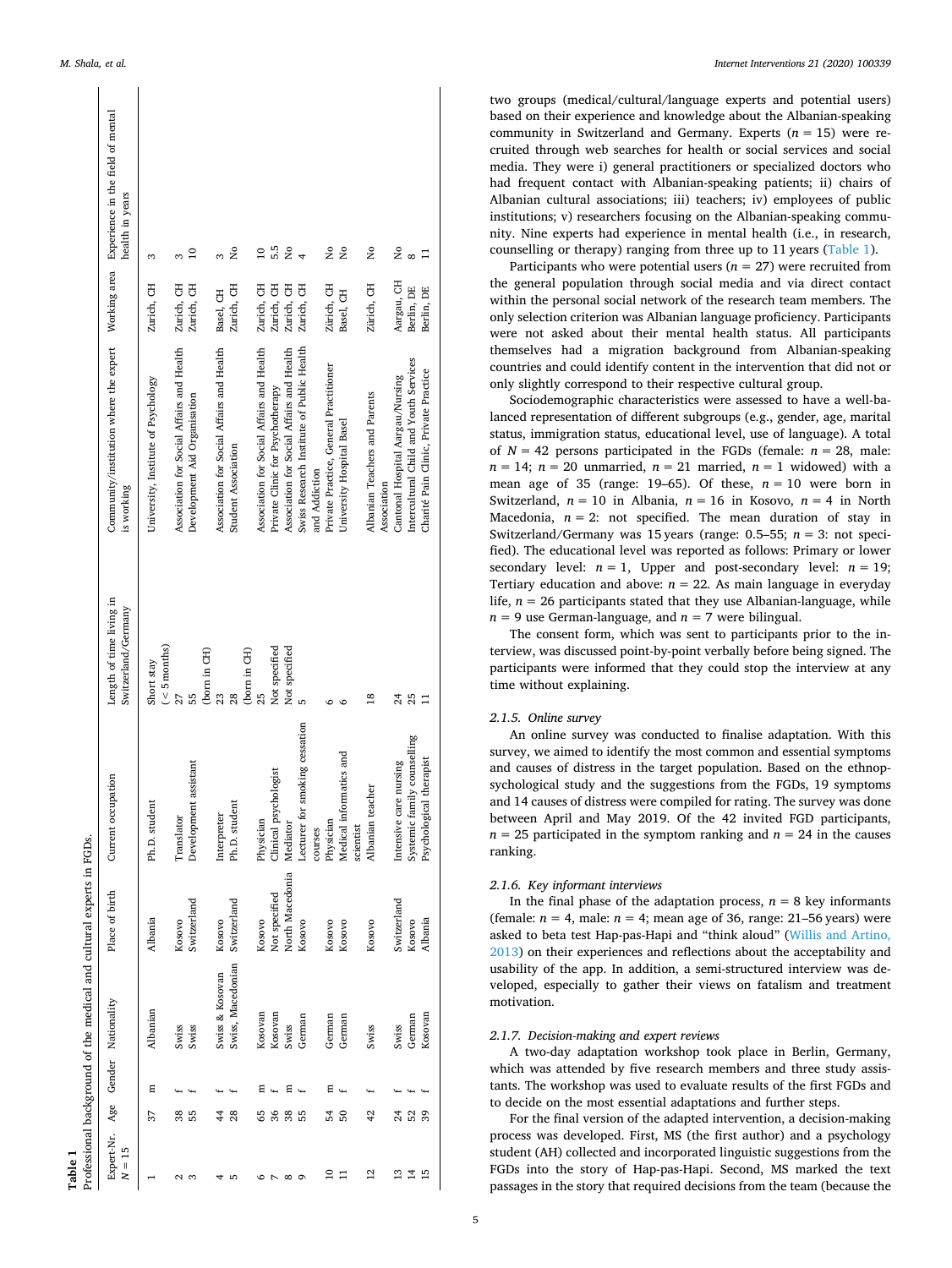#### <span id="page-5-0"></span>**Table 2**

Overview of adaptations for Hap-pas-Hapi.

| Category             | Sub-category        | Original (generic) Step-by-Step                                                                                          | Adaptations in Hap-pas-Hapi                                                           | Source of information             |
|----------------------|---------------------|--------------------------------------------------------------------------------------------------------------------------|---------------------------------------------------------------------------------------|-----------------------------------|
| Treatment components | Specific elements   | • Behavioural activation<br>• Stress management<br>• Cognitive restructuring<br>• Social support<br>• Relapse prevention | None                                                                                  |                                   |
|                      | Non-specific        | • Normalisation                                                                                                          | In addition to the original elements, providing a                                     | • Ethnopsychological study        |
|                      | elements            | • Validation<br>• Involvement of significant other                                                                       | convincing treatment rationale:                                                       | • Focus groups<br>• Online survey |
|                      |                     |                                                                                                                          | • Including idioms of distress in symptom<br>narratives                               | • Key informant interviews        |
|                      |                     |                                                                                                                          | • Disentangling symptoms and causes<br>• Explaining how behaviour and mood are linked |                                   |
|                      | In-session          | • Psychoeducation                                                                                                        | • Goal setting                                                                        | • Ethnopsychological study        |
|                      | techniques          | • Assigning homework                                                                                                     | • Involvement of a person of trust                                                    | • Focus groups                    |
|                      |                     | • Giving praise                                                                                                          |                                                                                       | • Key informant interviews        |
| Treatment delivery   | Delivery format     | • Self-help intervention provided                                                                                        | $\bullet$ None                                                                        |                                   |
|                      |                     | through mobile app                                                                                                       | • Contact on-demand                                                                   |                                   |
|                      |                     | • Minimally guided or contact-on-<br>demand                                                                              |                                                                                       |                                   |
|                      | Surface adaptations | • Language, illustrations                                                                                                | • Language, metaphors, illustrations                                                  | • Focus groups                    |

evidence was not conclusive) and suggested changes based on the formative research and her own reflections. Third, the other team members read the corresponding text passages, gave their agreement, or made additional suggestions. In an iterative process (by including webcalls and e-mails) final agreements were achieved across the five Albanian-speaking team members (MS, NM, ACP; and the two psychology students AH, AM\*).

Minor suggestions on syntactic and stylistic sentence changes for better legibility were directly accepted by the first author (MS) and not documented due to the large quantity. Major suggestions for sentence and word changes, and comments based on regional and dialectal differences, were discussed among the team members. As the team consisted of members from Albanian or Kosovan descent, terms and sentences were found that seemed comprehensible for both regions (gheg and tosk dialects).

#### *2.2. Monitoring and documentation of the adaptation procedure*

An adaptation monitoring sheet (see Supplementary materials) was developed to guide the decision-making and adaptation procedure. This method had several advantages and purposes: The sheet was used during the adaptation process as a basis for decision-making as well as for documenting all modifications in the different intervention components. By numbering all decisions and setting the corresponding number in the story text, team members were able to quickly find the location of parts to be adapted. Two columns provided information on the results of formative research in relation to the quality of the evidence (strong: discussed and agreed in  $> 3$  focus groups; moderate: discussed in 1–2 focus groups or divided opinions; weak: opinion of individual persons). This information served as a basis for discussion and decision-making. The column containing the research team's suggestions and decisions was continuously updated during the iterative adaptation process. The last columns showed decisions that were made and the ones that were pending. The content was provided (and continuously adapted) in English and Albanian; hence, all team members could follow the decision-making process.

#### *2.3. Data analysis*

FGDs were transcribed in original Albanian language (total number of pages: 417). Data analysis on Albanian transcripts was carried out by the first author (MS) and reviewed by the co-authors (NM, EH) for reliability and validation, based on the quality criteria defined by [Mruck](#page-11-41) 

[and Mey \(2000\)](#page-11-41). Quantitative data from the online survey were analysed in SPSS software, version 25 ([George and Mallery, 2019\)](#page-11-42). Qualitative data were analysed using content analysis, according to [Kuckartz](#page-11-43)  [\(2018\)](#page-11-43) to identify categories, evaluate themes, and prepare information for the decision-making workshops and web-calls. The software application MAXQDA 2018 ([Rädiker and Kuckartz, 2019\)](#page-12-28) was used for coding, summarising, and checking statistical inter-rater reliability.

# **3. Results**

Four main results from our formative research served as the basis of the deep structure cultural adaptation of Hap-pas-Hapi: i) The five key idioms of distress in Albanian language ("vuajtje", "mërzi", "brengë", "frikë", and "nervozë") that were described as "zinxhirore" (chain-like); ii) the fact that participants did not differentiate between causes and symptoms; iii) the fatalistic assumption that suffering is given by fate or by God, that suffering has to be endured ("durim") and that it cannot be changed; and iv) the insight that suffering concerns the interdependent (or socio-centric) self, not only the individual.

The following section describes how these findings were integrated into the deep structure adaptation. Adaptations are described along the elements of [Heim and Kohrt's \(2019\)](#page-11-12) framework of cultural adaptation, i.e., specific and non-specific treatment components, techniques, and treatment delivery. [Table 2](#page-5-0) provides an overview of the deep structure adaptations of Hap-pas-Hapi.

#### *3.1. Specific components*

In the first round of FGDs, the story was found to be too long, too generic and the translation was considered linguistically deficient (FG:  $n = 3$ ). In the second round, feedback on deep structure adaptations was mainly positive in terms of relevance and acceptance: "It is ideal for someone who speaks the Albanian language."; "The context and the concept are very good."; "The programme is valuable and important." (FG:  $n = 7$ ). Therefore, the specific components of the original intervention (i.e., behavioural activation, stress management, cognitive restructuring, social support, and relapse prevention), were not modified. However, evidence from FGDs reflected concerns about the acceptability of stress management techniques among elderly users. It was discussed that "meditation" as a practice to ease stress is not part of traditional Albanian healing methods. Nevertheless, participants assumed that an appropriate description and rationale could increase acceptance, e.g., that this technique is evidence-based and effective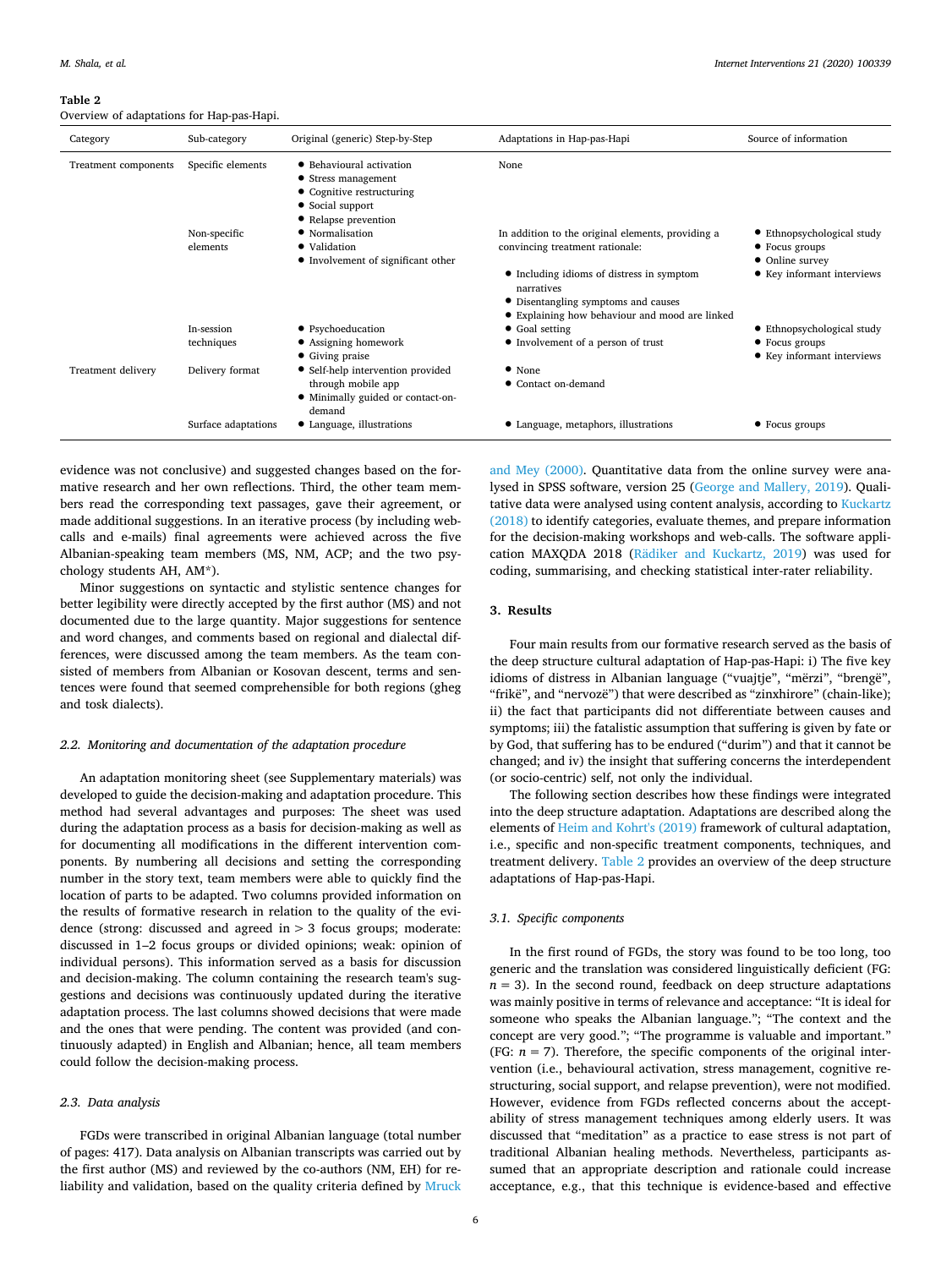across different cultural groups (FG:  $n = 5$ ). Traditional Albanian healing methods were not explicitly integrated as an additional component in the intervention because the participants have hardly raised them in formative research. Solely handicrafts or gardening were mentioned by one FG participant. In addition to the proposed components of stress management (breathing exercise and grounding technique), users are free to register and use their native healing methods in the Explanatory Model Builder (that will be described in the upcoming section) in order to carry out these activities and monitored by interactive calendar planning tool.

# *3.2. Non-specific components*

The main focus of the deep structure adaptation of Hap-pas-Hapi was the modification of the non-specific components. The literature search had revealed only one study by [Reich et al. \(2019\)](#page-12-9), who had developed an internet-based intervention for reducing fatalistic beliefs and increasing motivation for psychotherapy. The authors had tested the intervention in a pilot study with promising results. Following our request, the authors kindly shared the content of their intervention, based on which a new treatment component for the deep structure adaptation of Hap-pas-Hapi was developed. This new component, called "explanatory model builder", aims to provide a convincing treatment rationale at start of the intervention. It helps users to disentangle causes from symptoms, and to better understand how behaviour and mood are connected.

#### *3.2.1. Symptoms and causes of distress*

In the deep structure adaptation of Hap-pas-Hapi, the most salient idioms of distress gathered through the formative research were integrated into new symptom narratives of the illustrated story. In the adapted version, users first read these new symptom narratives and are then asked by the virtual doctor to list their own symptoms. They can either choose from a list which contains cultural concepts of distress such as "mërzi", "brengë", or "nervozë", or they can list own symptoms. In a second step, the narrator tells how it all started and provides a narrative on causes of symptoms that was developed based on the formative research, as well (e.g., focusing on post-migration living difficulties and referring to fate and endurance). Thereafter, users are asked to list what they think caused their symptoms. Again, they can pick from a list containing causes that are typical for the target group, including fate, or they can write down their own assumed causes. Based on this exercise, the virtual doctor explains that there is a difference between what *causes* the suffering and what *symptoms* emerge as a consequence.

In the FGDs, over 20 symptoms and causes of distress were compiled and discussed, and participants highlighted that such symptoms and causes differ depending on age, gender and personal migrations history (FG:  $n = 7$ ). For elder participants, the desire to return to the home country seems to be an important issue, although the general opinion recognizes that return is unlikely (mainly because the descendants would not go back with their parents). A further important cause of distress is unfulfilled desires (expressed by the metaphor "point in the heart"), i.e. the lack of wealth in retirement as a result of the social decline that has followed migration. By contrast, younger adults suffer from social pressure to achieve higher education, fulfilling jobs, and marriage (preferably to someone within the same ethnic group). In addition, both age and gender groups mentioned discrimination (especially in labour market), difficulties in cultural belonging ("foreigners here and there"), and incongruent values between parents and children as potential causes of distress.

As over 20 different symptoms and causes were mentioned, we conducted an online survey among participants of the FDGs. They were asked to rank the five most salient symptoms and causes of distress for both gender and two age groups. [Tables 3 and 4](#page-7-0) present the five symptoms and causes of distress than were ranked highest by participants.

The top five symptoms and causes were then integrated into the narrator's story. The new narratives were written directly in the Albanian language, with the aim of staying as close as possible to the original illness narratives and idioms of distress that emerged in the formative research. For example, the chain-like description of symptoms has been adopted as follows: "The symptoms were often chainlike; when I was fatigued [Albanian, 'e/i lodhur'], my sadness [Albanian, 'mërzi'] increased, when I was sad, my fatigue increased." (introductory session, symptom narrative). Causes of distress were addressed by new narratives for the four characters (male/female and married/unmarried). Also, key informants at beta-testing  $(n = 8)$  found the adapted examples acceptable and identified well with the story. "This has been necessary for a long time. It is good that Albanians are sensitized to these issues and that they understand that they have to take certain things into their own hands." (KI: pot. user, female, 35 years).

Both, FGDs participants and KI mentioned that the app became more personal and welcoming to them, and that they felt understood and less likely to feel alone with distress: "The stories show that you are not alone, but that there are others who are going through similar experiences." (FG: E7, female, 36 years).

# *3.2.2. Addressing fatalistic beliefs*

As described in the ethnopsychological study [\(Shala et al., 2020](#page-12-22)), "fati" in Albanian culture is not primarily a religious term or spiritual belief but rather a culturally shared attitude for life that is embedded and influenced by socio-cultural elements. These findings were confirmed in the FGDs  $(n = 7)$ . The perception of suffering determined by fate that has to be endured ("durim") was associated with hopelessness and reduced expectation of change. Further, we received recommendations for the cautious use of religious content, since Albanian culture is more oriented towards national identities than towards religion, which is multifaith. Against this background, we understand and address the concept "durim" independently of religious convictions and spiritual beliefs.

In the deep structure adaptation, it seemed essential to address fatalistic beliefs at start of the intervention to enhance treatment motivation (see [Maercker et al., 2019\)](#page-11-44). To create positive expectancy, we followed [Hinton and Patel's \(2017\)](#page-11-9) recommendation to use culturally specific metaphors, proverbs, stories, and analogies. In the adapted story, the narrator now emphasizes that one can achieve positive changes by taking destiny into one's hand: "I did not think there was any chance to improve the situation. I thought I would have to endure this situation forever. But as a wise saying goes: 'Endurance also has its limits'" (session 1, causes narrative). The ending part of this narrative indicates an Albanian proverb that is linked to hope. This modification was evaluated positively in FGD ( $n = 7$ ), as participants seemed to have people in their family who would express such fatalistic beliefs. The virtual doctor then summarises: "Some people also think that their symptoms are caused by bad luck, fate, or God's will, and they have to endure it." (session 1, causes narrative). This is followed by an explanation that there are strategies that can help people feel better, and that Hap-pas-Hapi aims to provide these strategies to the user.

#### *3.2.3. Explaining the link between behaviour and mood*

The story continues with a narrative of how different activities made the narrator feel better or worse, regardless of the original problem(s) that had caused the symptoms. Thereafter, participants are invited to write down their assumptions about what makes them feel better and what leads to worsening the symptoms. The four aspects – 1) symptoms, 2) causes, and activities that make one feel 3) better or 4) worse – are then summarised in the final explanatory model (see [Fig. 1](#page-7-1)). This model aims to visually emphasise the rationale of Hap-pas-Hapi through the technique of "guided discovery", a well-known technique in psychotherapy [\(Overholser, 2011\)](#page-11-45).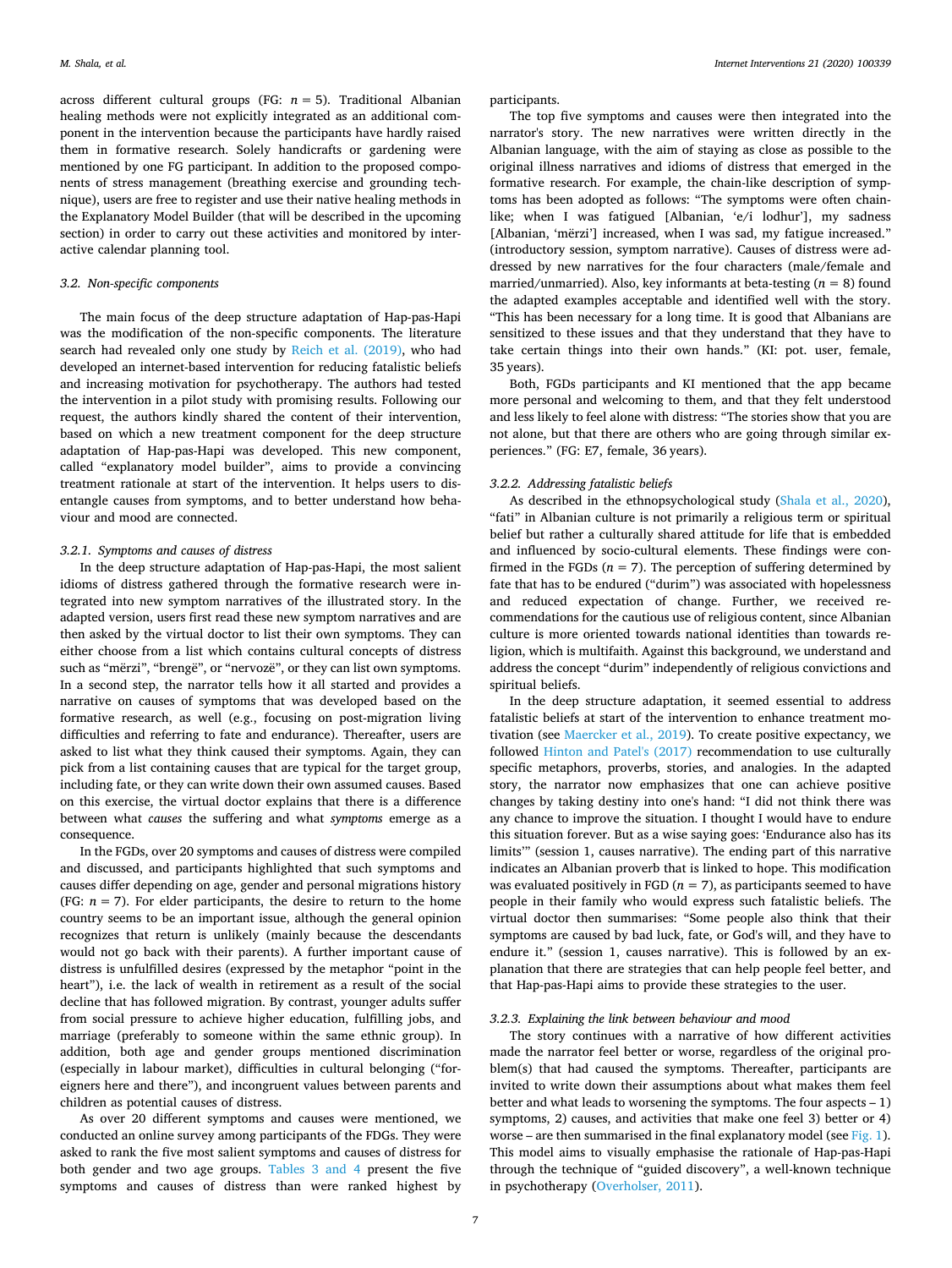<span id="page-7-0"></span>**Table 3**  Top 5 symptom-ranking per character.

|        | 100 0 0, mptom running per enuracter. |                                   |                                 |                                 |  |  |  |
|--------|---------------------------------------|-----------------------------------|---------------------------------|---------------------------------|--|--|--|
| Rating | Character                             |                                   |                                 |                                 |  |  |  |
|        | Drita                                 | Artan                             | Blerta                          | Alban                           |  |  |  |
|        | <i>lodhje</i> (fatigue)               | demotivim (demotivation)          | frikë (fear, anxiety)           | stres (stress)                  |  |  |  |
|        | <i>izolim</i> (isolation)             | stres (stress)                    | stres (stress)                  | <i>brengë</i> (worries, care)   |  |  |  |
|        | stres (stress)                        | mungesa e shpresës (hopelessness) | <i>brengë</i> (worries, care)   | nervozë (agitation nervousness) |  |  |  |
|        | mërzi (sorrow, grief, sadness)        | <i>brengë</i> (worries, care)     | nervozë (agitation nervousness) | agresion (aggression)           |  |  |  |
|        | brengë (worries, care)                | humor i ulët (low mood)           | mërzi (sorrow, grief, sadness)  | frikë (fear, anxiety)           |  |  |  |

In the FGDs the "explanatory model builder" was well received  $(n = 7)$ . The examples were considered to be realistic, and the fact that one can add their examples was highly valued. Mainly it was described as an excellent opportunity to help the user to reflect and deal with their own situation. Participants also reasoned that it would be essential to explain that this programme has helped many people: "The goal of the app is to convey that it is not a bad thing to seek help, there is no shame in seeking professional help" (FG: E11, female, 50 years).

Results of the key informant interviews reflect in a broad sense those of the ethnopsychological study [\(Shala et al., 2020](#page-12-22)) and those of FGDs. In particular, age-specific differences became once again evident. The adapted version seemed to increase the interest especially of older participants, because they identified strongly with the story of the characters and therefore felt understood and more visible. They found it stimulating to get an insight into the topic of emotional distress and to be sensitized through psychoeducation.

# *3.3. In-session techniques*

**Table 4** 

Top 5 causes-ranking per character.

#### *3.3.1. Goal setting and involving a person of trust*

To further enhance treatment motivation, we also added a goal setting component to the intervention. In the goal setting task, which was inspired by [Reich et al. \(2019\),](#page-12-9) the user is first asked about possible negative consequences of their symptoms, e.g., fighting with family members or not being able to work. The illustrated doctor then explains that such negative consequences are common, and users are asked to set their own goals within the areas of family, household, work, leisure time, and others. With this goal setting task, we aimed to address the socio-centric self-concept in the target population. In this context, it seemed important to take into account possible consequences in the family and community that might be more relevant for participants than their own, individual suffering. Having these thoughts in mind, new narratives for the goal setting task were written to express age- and gender-appropriate treatment goals that addressed not only the individual needs of the main character but also their families and friends. For example, suggested goals for the character Drita (female, married, with two children) would be: "i) I want to be able to be there for my family. ii) I want to meet my friends for coffee again, iii) I would like to do sports with my friends again" (session 1, goal-setting exercise).

Participants confirmed the importance of the social environment for the user in the process of treatment and recommended the involvement of a person of trust (FG:  $n = 5$ , KI:  $n = 3$ ). Based on that, we added a

<span id="page-7-1"></span>

| EXPLANATORY MODEL BUILDER<br>Symptoms<br>Causes<br>o Stress at<br>o Low mood |
|------------------------------------------------------------------------------|
|                                                                              |
|                                                                              |
|                                                                              |
|                                                                              |
|                                                                              |
| work                                                                         |
| o Family<br>o Headache<br>conflicts                                          |
| o Unfulfilled<br>o Insomnia<br>dreams                                        |
| <b>Makes it</b><br>Makes it<br>▩<br>$\implies$ worse                         |
| better                                                                       |
| o Singing<br>o Being alone<br>o Watching<br>o Family                         |
| television<br>gathering                                                      |
| o Fight with                                                                 |

Fig. 1. Explanatory model builder.

small task, in which users are asked whether they would like to share their experiences of Hap-pas-Hapi with another person. They can write down the name of a person they trust, e.g. a family member or a friend, and integrate Hap-pas-Hapi into their lives.

All changes to treatment components were done in the introduction and in session 1, no significant adjustments were made in the subsequent narratives. In these later sessions, minimal adjustments were made with regard to the story content.

| Rating | Character               |                                          |                             |                             |  |  |  |
|--------|-------------------------|------------------------------------------|-----------------------------|-----------------------------|--|--|--|
|        | Drita                   | Artan                                    | Blerta                      | Alban                       |  |  |  |
|        | Problems in the family  | Financial problems                       | Problems in the family      | Problems in the family      |  |  |  |
| 2      | Generational conflict   | <b>Employment situation</b>              | Generational conflict       | Integration                 |  |  |  |
| 3      | Employment situation,   | Problems in the family                   | <b>Employment situation</b> | Withdrawal from society     |  |  |  |
| 4      | Physical (chronic) pain | Loss of status in the immigrated country | Withdrawal from society     | Generational conflict       |  |  |  |
|        | Withdrawal from society | Language/communication                   | Education                   | <b>Employment situation</b> |  |  |  |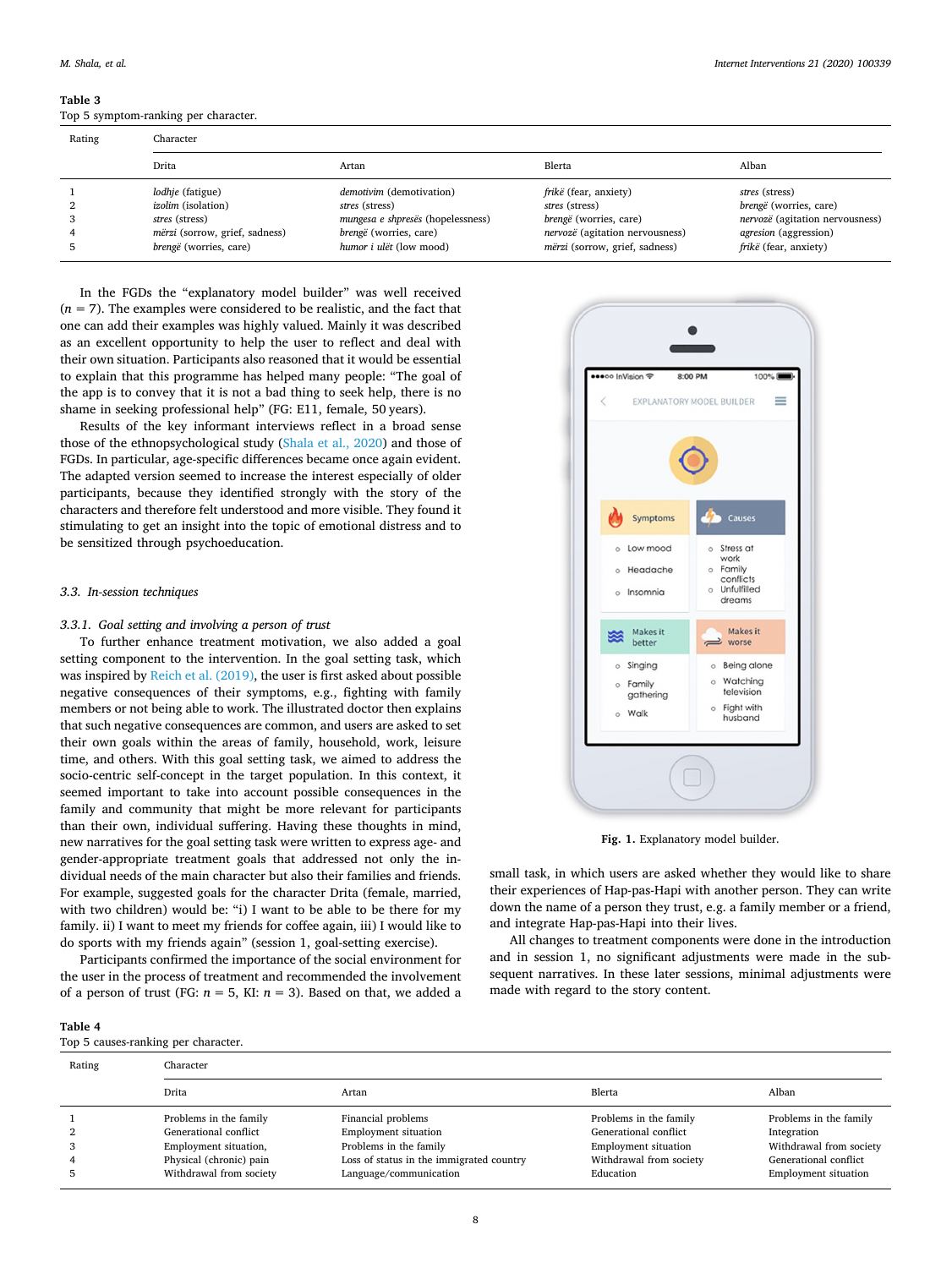#### *3.4. Treatment delivery*

The deep structure adaptation uses the same delivery format (selfhelp provided through an app) as the original Step-by-Step programme. As to the original support model, we decided to use the contact-ondemand version that was developed for the STRENGTHS trials (see above). Participants of FGDs and KI interviews considered this as an innovative format, which was new to them, as a promising opportunity concerning barriers in mental health care: "The app has the potential to break down barriers, as mental health is still difficult in the Albanian population" (FG: E5, female, 28 years). With regard to treatment delivery, several surface adaptations were made concerning language, illustrations, migrations-specific content, and technical issues.

# *3.4.1. Language*

Improving the quality and acceptability of the translation was an intensive and time-consuming process. It was essential to involve several Albanian-speaking (non-) mental health experts and to get FGDs' feedback on the comprehensibility of the content. The vast majority of participants in the FGDs and KI interviews perceived the translated story as highly appropriate, culturally relevant, and interesting. Illiteracy was not mentioned as a barrier in any FGD. It was suggested to find a language that speaks to people with different levels of education. However, it was highlighted that second-generation migrants might have limited knowledge of Albanian language. Participants suggested offering the intervention in German-language, as well, or to include audio recordings, as the spoken language seems to be better understood than the written language.

In addition, regional differences in the Albanian language had to be deliberated. The idea of adapting the language to the spoken dialect had to be withdrawn since the main Albanian dialects, Gheg (mostly spoken in North-Albania, Kosovo, and North Macedonia) and Tosk (spoken in South-Albania), are too different from each other. Participants in FGDs recommended using the standard Albanian language but being cautious when it comes to the proper use of idioms of distress. For example, the word for "mood" in Albania is "humor", whereas "disponim" is used in Kosovo and North Macedonia. Also, the idiom "trishtim" is understood as "shock" or "fright" in Kosovo, whereas in Albania, it means "sadness". Based on the ethnopsychological study, the FGDs, and experts' reviews, we decided to use the word "mërzi" throughout the intervention, which was mentioned spontaneously by most participants for "low mood" and "sadness".

Culture-specific metaphorical expressions were translated by adopting a suitable equivalent from the narratives that were gathered in the ethnopsychological study, or from suggestions by Albanianspeaking research team members. For example, the expression "My stomach was twisted with doubts" was translated into "por stomaku mu bë lëmsh nga dyshimet" (English, "but my stomach became a tangle of doubts") (session 1).

# *3.4.2. Illustrations*

We decided to adapt the original Step-by-Step illustrations [\(Carswell](#page-10-11)  [et al., 2018](#page-10-11)) only minimally, as focus group participants considered them to be culturally appropriate in general. The suggested changes on the illustrations were largely based on the individual tastes of certain participants (e.g., the images could be less childish and more realistic, with more colours, different clothing style or show real persons). The possibility of adding religious markers to figures (veil for women, beard for men) was rejected by most participants, mainly because this would give preference to the Muslim religion but would exclude Christian or Orthodox believers. This also does not represent the contextual reality neither in Kosovo nor in Albania ([Dow and Woolley, 2011](#page-11-46)). New illustrations were drawn only for the newly developed treatment components according to their content.

#### *3.4.3. Migration-specific content*

In three FGDs, recommendations were made to adapt the exemplary activities in the story more to the living conditions in the migration context, in order not to evoke a stronger longing for family members in the homeland. For example, social activities with grandparents or aunts and uncles are often not possible if they live in another country or died during the war. The story and suggested activities were adapted accordingly.

# *3.4.4. Technical issues*

All participants stated that they had their own mobile phone, and nobody shared it within the family. They still welcomed the option to password-protect their access to the intervention. Problems with access to internet were not addressed by anyone.

# **4. Discussion**

This study developed an empirical and theory-based methodology to culturally adapt an internet and mobile-based intervention for the treatment of psychological distress among Albanian migrants in Switzerland and Germany, named Hap-pas-Hapi. In addition, a transparent and replicable documentation of the adaptation procedures was developed, as several systematic reviews claimed that such documentation of cultural adaptation procedures is lacking in the literature (e.g., [Harper Shehadeh et al., 2016;](#page-11-16) [Kalibatseva and Leong, 2014](#page-11-18); [Pedersen et al., 2015\)](#page-12-7).

The uncritical transfer of an intervention from one culture to another can not only reduce its effectiveness and usefulness but can also create risks to cause harm [\(Heim et al., 2018](#page-11-11); [Rogler, 1999](#page-12-29)). On the other hand, conducting ethnopsychological studies among many different cultural groups all over the world does not seem to be a realistic prospect. [Heim et al. \(2018\)](#page-11-11) therefore recommend finding a balance to achieve the right level of cultural adaptation in large-scale interventions. More empirical evidence is needed on the substantial modifications that may enhance treatment adherence and effectiveness. To provide such empirical evidence, the present study describes the process of a deep structure adaptation [\(Resnicow et al., 1999\)](#page-12-17) that will be compared to a surface adaptation in a randomized controlled trial ([Heim et al., 2020](#page-11-35)).

Following the conceptual framework by [Heim and Kohrt \(2019\)](#page-11-12), this study first examined the person perspective on the experience of psychological distress through an ethnopsychological study. Second, the intervention was adapted in an iterative process based on formative research (i.e., ethnopsychological study, focus group discussions, online survey, and key informant interviews). As most prominent adaptation, an explanatory model builder was developed, in which the treatment rationale is transmitted in a process of guided discovery. This explanatory model builder is expected to reduce fatalistic beliefs and to enhance treatment motivation. Third, two small interventions were included to address the socio-centric concept of the self in the target group. And fourth, adaptations were made with regard to treatment delivery and "surface", i.e., language, illustrations, migration-specific content and technical issues. The specific components of the intervention (i.e., behavioural activation, stress management, cognitive restructuring, social support, and relapse prevention) remained unchanged. Our reporting system facilitated the decision-making process in a multicultural research team, the coherent and stringent monitoring of changes in the intervention, and transparent documentation.

# *4.1. Person-centred cultural concepts of distress*

As noted in the introduction, with regard to the heterogeneity of the target population, it should be kept in mind that cultural adaptation does not refer exclusively to ethnicity and nationality ([Castro et al.,](#page-10-5)  [2010;](#page-10-5) [Resnicow et al., 2000, 1999\)](#page-12-30). In this study, cultural adaptation relates beyond ethnicity of Albanians, since our target group's culture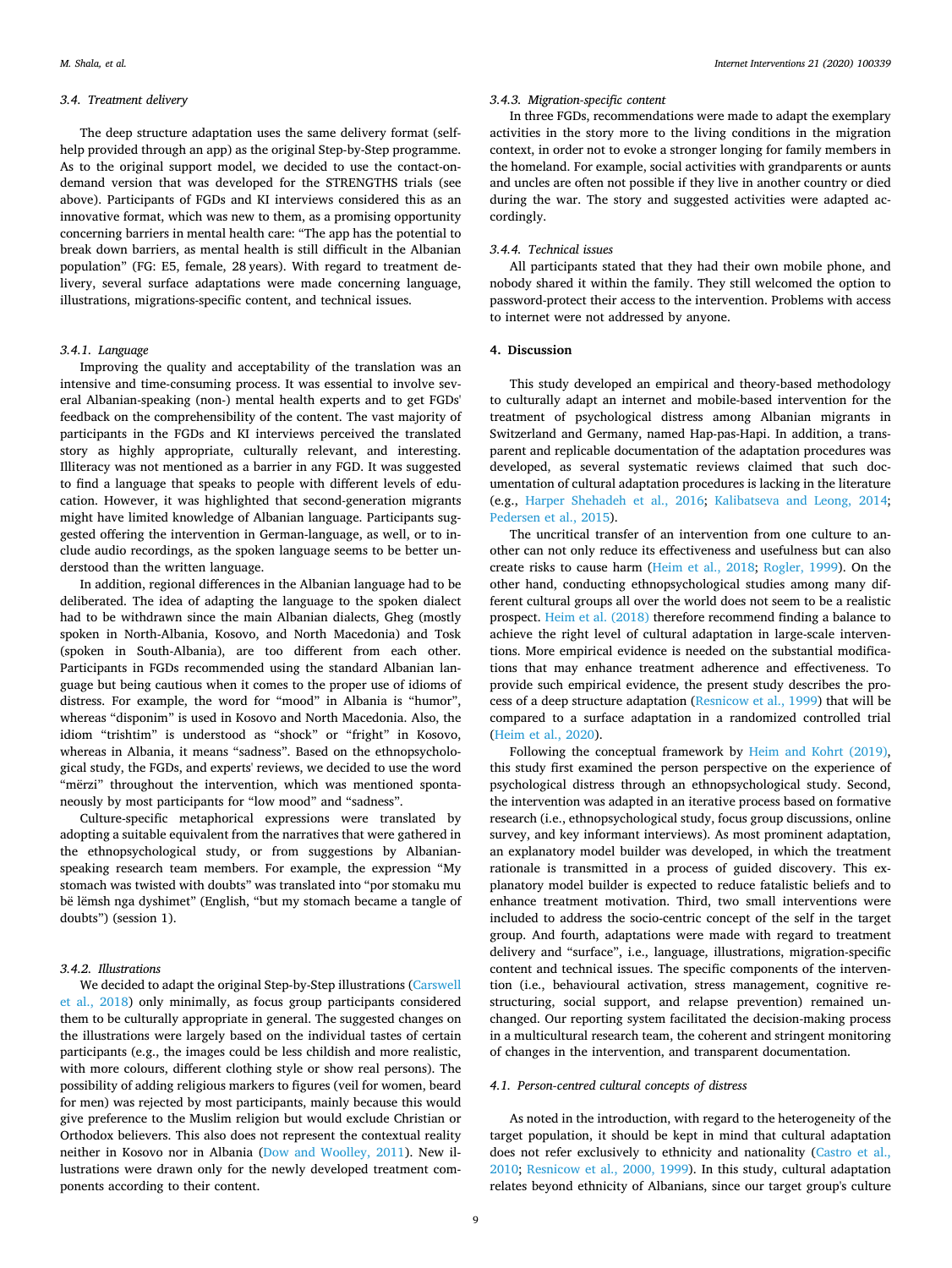has heterogenous characteristics. Our formative research emphasized the significance between acceptance of culturally adapted elements and socio-demographic factors such as age, gender, generation, experience of migration, language skills, belonging, economic class, or education, in addition to more cultural aspects such as acculturation, the selfconcept or the social role in the community/family. Therefore, representatives of different subgroups were interviewed to learn more about the most salient symptoms and causes of distress that emerge in subgroups, and the ones that can be found independent of sociodemographic factors. Our formative research indicates that fatalistic beliefs, low treatment motivation and unfulfilled desires can be found mainly in older adults, and specific symptom expressions and perceived causes differ across age groups and gender [\(Shala et al., 2020](#page-12-22)). In contrast, there are shared narratives, independent of gender and age, concerning discrimination, difficulties in cultural belonging and incongruent values between the generations.

The newly developed explanatory model builder addresses such cultural concepts of distress, encourages users to reflect on their own situation, helps them to disentangle causes and symptoms of distress, and fosters their understanding of how behaviour and mood are related. The two newly added techniques, i.e., goal setting and the involvement of a person of trust, aim to address the socio-centric notion of the self in this target group. This was done based on our formative research showing that suffering and healing does not involve only the individual, but also the social environment.

#### *4.2. Treatment delivery and surface adaptation*

Large parts of the adaptations were based on linguistic modification, and the question arose as to the difference between translation and adaptation. As mentioned in the [Methods and materials](#page-3-0) section, we distinguish between techniques for literal translation and techniques for oblique translation, such as adaptation [\(Venuti, 2000](#page-12-25)). The adaptation technique is the methodological step where the work of the translator's overlap with the surface adaptation carried out by the research group. A deep understanding of the source and target language of the intervention was required from decision makers who carried out and approved the adaptation. First, general grammatical and stylistic edits were made but not documented (e.g., syntax, diacritics, flexions of words based on gender, person, tenses, formal personal pronoun etc.). Second, surface adaptation focused on semantics, notably including the use of metaphorical concepts, but also linguistic characteristics that refer to social practices (e.g., greetings formulas), and regional differences in the use of certain idioms.

The findings from this study add to the current literature on surface adaptation of the Step-by-Step intervention for different groups residing in Lebanon ([Abi Ramia et al., 2018\)](#page-10-8), Syrian refugees living in Germany, Sweden and Egypt ([Burchert et al., 2019\)](#page-10-10), and Filipino domestic workers living in Macao ([Garabiles et al., 2019](#page-11-21)). With regard to language, we decided to stay closer to the standard language and not using spoken dialect, which differs from these previous studies. Similar to Arabic, Albanian language shows striking regional differences ([Murati,](#page-11-47)  [2015\)](#page-11-47), and may display variations in the use of idioms of distress. Whereas the Arabic version of Step-by-Step uses the spoken dialect of the "Levantine" region (i.e., Syria, Lebanon, Palestine), Hap-pas-Hapi uses a language that can be understood by people from very different regions where Albanian is spoken. For this purpose, it was necessary to differentiate between terms that are used in active vocabulary (examined through FGDs) and the ones listed in dictionaries. In case of doubt or disagreement, we preferred the latter.

In contrast to previous studies on the cultural adaptation of Step-by-Step, no difficulties were anticipated in our target group with regard to access to internet or shared mobile phones.

However, our results also confirmed the previously found request for more realistic and less comic-like illustrations what were perceived as childish ([Abi Ramia et al., 2018;](#page-10-8) [Burchert et al., 2019](#page-10-10)).

#### *4.3. Lessons learned and suggestions for future research*

As we have considered the new conceptual framework for cultural adaptation by [Heim and Kohrt \(2019\)](#page-11-12) and developed a procedure with different methodological approaches, much valuable experience was gained during the study. In particular, we have found that it is worthwhile in the planning process to consider the focus of the study and the resources required for a deep and surface adaptation. The following questions and conditions should therefore be considered.

**Content modification:** 

- Which components should be adapted?
- Do parts of the content have to be newly written?
- Which language and which regional differences are considered in order to integrate proper idioms of distress, metaphors, and psychological terminology in the target language?
- What is the quality of the translation?
- Does the translation need a linguistic correction regarding semantics, syntax, and stylistics?

#### **Translators, key informants, and decision-makers:**

- Who translates the original story?
- Where do the translators come from?
- Who writes the new content?
- Who checks the translation and new content drafts through which methods? Which key informants should be invited to give feedback on comprehensibility and acceptance of the intervention?
- Should individual interviews or group interviews be conducted?
- What language and cultural knowledge do the decision-makers have?
- Are the suggested adaptations necessary because they concern comprehensibility and acceptance, or are the suggestions based on linguistic preferences of the decision-makers, which would be correct and appropriate anyway?
- How are decisions made and documented?
- Who incorporates the decisions into the intervention?

**Documentation of formative research:** 

- Taking notes and protocols while conducting FGDs was useful, especially for faster data evaluation and analysis of main topics, as well as for the notation of content that could not be taken from the recordings (e.g., bodily reaction, pointing out).
- Organisation, implementation, and analysis of FGDs should be in relation to the research purpose and should be organised economically in terms of time.

#### **Documentation of adaptation procedures:**

- The more FGDs participants are invited, the more data must be processed, and the more suggestions for changes and topics must be considered.
- The more drafts are written for the deep adaptation, the more revision loops are needed.
- The more research members make decisions about the adaptation, the more effort is required in the change and documentation process because several circles are worked through.

# *4.4. Limitations*

Some limitations of this study must be considered. Many interested persons could not participate in FGDs for occupational reasons, as not all FGDs could be conducted on weekends. Scheduling reasons also made it difficult to divide the groups into potential users/experts, elderly/young, or male/female. In general, we assume, that mixing the groups had no significant influence on results. However, the cultural norm of respect for the elderly sometimes made it difficult to interrupt them, both for the younger participants as well as for the moderator (MS). After the FGDs some younger participants expressed that they felt inhibited to express themselves freely in the presence of the elders. From our point of view, gender specific grouping was not absolutely necessary, as cultural norms allowed it. The participants in Berlin were mainly from Albania, while most of those in Zurich were of Kosovan origin. However, this indicated no major differences in their feedback.

Further, the results of the online survey could be influenced by the previously conducted FGDs. The sequence of options offered for the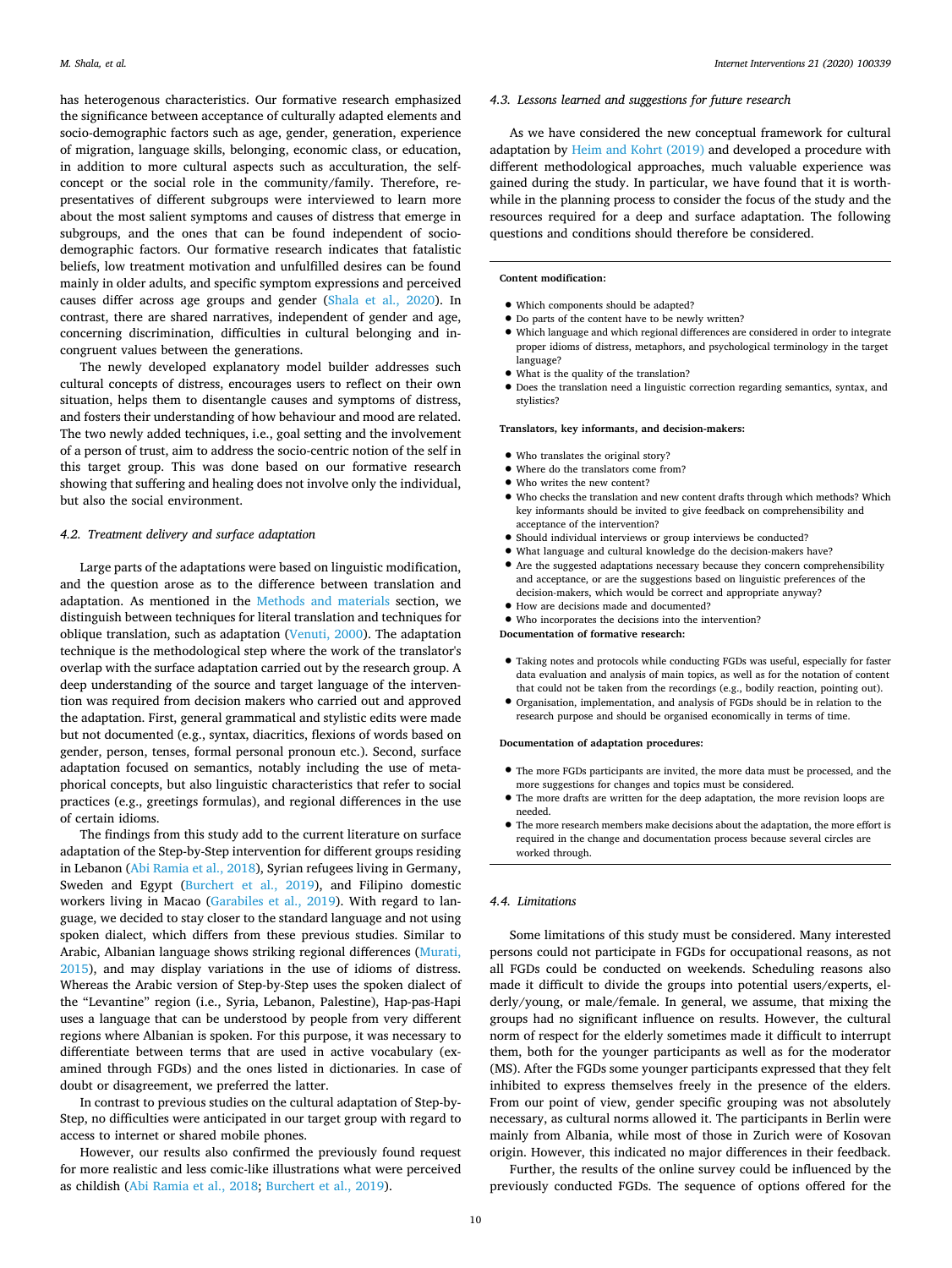ranking of symptoms and causes of distress was randomized; however, arbitrariness of answers could have influenced the results.

# **5. Conclusion**

Research and practice are challenged to make psychological interventions available and acceptable to ethnic groups. Scalable e-mental health interventions seem promising to narrow the treatment gap. Literature recognizes the need to consider the patient perspective by culturally adapting evidence-based interventions to render them more congruent with patients' own explanatory models of their psychological distress.

Overall, the present work lays the groundwork for future research on deep structure cultural adaptation that acknowledges cultural concepts of distress. An iterative process and mixed methods approach can serve to successively identify the most salient elements and guide the transition from formative research to evidence-based cultural adaptation. In an upcoming randomized controlled trial, we will examine the effect of deep structure adaptation on the acceptability and effectiveness of Hap-pas-Hapi. Consequently, we aim to deliver much-needed empirical evidence on the effect of different levels of cultural adaptation.

#### **CRediT authorship contribution statement**

MS and EH designed and conducted the study with support from NM, SB, ACP, and two Master students. AM and CK contributed to the design of the study. MS and one Master student analysed the data. MS conceptualized the manuscript and wrote the first draft. EH thoroughly edited the manuscript at several stages. All authors revised the manuscript before submission.

# **Acknowledgement**

We want to thank Anna Hoxha (AH) and Albulena Musa (AM\*), who assisted with data collection and contributed to the adaptation process with their cultural knowledge. Marie Siebert and Sumejja Medii gave great support in data collection as well. We would also like to thank Ricarda Nater-Mewes and Hanna Reich, who kindly showed us the content of their intervention, based on which a new treatment component for the deep structural adaptation of Hap-pas-Hapi was developed. We also extend our gratitude to Vigan Behluli and Edvaldo Begotaraj, who reviewed the translated story and gave feedback on accuracy of psychological terminology. Finally, our sincerest thanks go to the persons who participated in focus group discussions and individual key informant interviews for their willingness to give valuable feedback on the intervention.

#### **Funding**

This study was funded by i) the Swiss National Science Foundation (SNSF, Grand Number: 10001C\_169780.2), ii) Swiss Foundation for the Promotion of Psychiatry and Psychotherapy, and iii) funds under the strategic partnership of Freie Universität Berlin and University of Zurich.

# **Compliance with ethical standards**

All procedures performed in this study were in accordance with the ethical standards of the Swiss Federal Act on Research involving Human Beings and with the 1964 Helsinki declaration and its later amendments. The study was approved by the ethics committee of the Faculty of Arts and Social Sciences of the University of Zurich, Switzerland (Approval-Nr. 18.6.12).

#### **Informed consent**

Informed consent was obtained from all individual participants included in the study.

#### **Declaration of competing interest**

All authors declare that they have no conflict of interest.

# **Appendix A. Supplementary data**

Cultural adaptation monitoring sheets of session 0 (Introduction) and session 1. Further adaptation sheets on request. Supplementary data to this article can be found online at [https://doi.org/10.1016/j.](https://doi.org/10.1016/j.invent.2020.100339)  [invent.2020.100339](https://doi.org/10.1016/j.invent.2020.100339).

# **References**

- <span id="page-10-8"></span>Abi Ramia, J., Harper Shehadeh, M., Kheir, W., Zoghbi, E., Watts, S., Heim, E., El Chammay, R., 2018. Community cognitive interviewing to inform local adaptations of an e-mental health intervention in Lebanon. Glob. Ment. Health 5. [https://doi.org/](https://doi.org/10.1017/gmh.2018.29)  [10.1017/gmh.2018.29.](https://doi.org/10.1017/gmh.2018.29)
- <span id="page-10-15"></span>Acharya, B., Basnet, M., Rimal, P., Citrin, D., Hirachan, S., Swar, S., Thapa, P., Pandit, J., Pokharel, R., Kohrt, B., 2017. Translating mental health diagnostic and symptom terminology to train health workers and engage patients in cross-cultural, non-English speaking populations. Int. J. Ment. Heal. Syst. 11, 62. [https://doi.org/10.](https://doi.org/10.1186/s13033-017-0170-2) [1186/s13033-017-0170-2](https://doi.org/10.1186/s13033-017-0170-2).
- <span id="page-10-2"></span>Alonso, J., Liu, Z., Evans-Lacko, S., Sadikova, E., Sampson, N., Chatterji, S., Abdulmalik, J., Aguilar-Gaxiola, S., Al-Hamzawi, A., Andrade, L.H., Bruffaerts, R., Cardoso, G., Cia, A., Florescu, S., de Girolamo, G., Gureje, O., Haro, J.M., He, Y., de Jonge, P., Karam, E.G., Kawakami, N., Kovess-Masfety, V., Lee, S., Levinson, D., Medina-Mora, M.E., Navarro-Mateu, F., Pennell, B.-E., Piazza, M., Posada-Villa, J., ten Have, M., Zarkov, Z., Kessler, R.C., Thornicroft, G., the WHO World Mental Health Survey Collaborators, 2018. Treatment gap for anxiety disorders is global: results of the world mental health surveys in 21 countries. Depress. Anxiety 35, 195–208. [https://](https://doi.org/10.1002/da.22711)  [doi.org/10.1002/da.22711.](https://doi.org/10.1002/da.22711)
- <span id="page-10-14"></span>[American Psychiatric Association \(Ed.\), 2013. Diagnostic and Statistical Manual of Mental](http://refhub.elsevier.com/S2214-7829(20)30105-6/rf0020)  [Disorders: DSM-5, 5th ed. American Psychiatric Association, Washington, D.C..](http://refhub.elsevier.com/S2214-7829(20)30105-6/rf0020)
- <span id="page-10-9"></span>Atallah, N., Khalifa, M., El Metwally, A., Househ, M., 2018. The prevalence and usage of mobile health applications among mental health patients in Saudi Arabia. Comput. Methods Prog. Biomed. 156, 163–168. [https://doi.org/10.1016/j.cmpb.2017.12.002.](https://doi.org/10.1016/j.cmpb.2017.12.002)
- <span id="page-10-0"></span>Bäärnhielm, S., Laban, K., Schouler-Ocak, M., Rousseau, C., Kirmayer, L.J., 2017. Mental health for refugees, asylum seekers and displaced persons: a call for a humanitarian agenda. Transcult. Psychiatry 54, 565–574. [https://doi.org/10.1177/](https://doi.org/10.1177/1363461517747095)  [1363461517747095.](https://doi.org/10.1177/1363461517747095)
- <span id="page-10-7"></span>Bemme, D., 2019. Finding "what works": theory of change, contingent universals, and virtuous failure in global mental health. Cult. Med. Psychiatry 43, 574–595. [https://](https://doi.org/10.1007/s11013-019-09637-6)  [doi.org/10.1007/s11013-019-09637-6](https://doi.org/10.1007/s11013-019-09637-6).
- <span id="page-10-1"></span>Bemme, D., Kirmayer, L.J., 2020. Global mental health: interdisciplinary challenges for a field in motion. Transcult. Psychiatry 57, 3–18. [https://doi.org/10.1177/](https://doi.org/10.1177/1363461519898035)  [1363461519898035.](https://doi.org/10.1177/1363461519898035)
- <span id="page-10-4"></span>Bernal, G., Sáez-Santiago, E., 2006. Culturally centered psychosocial interventions. J. Community Psychol. 34, 121–132. <https://doi.org/10.1002/jcop.20096>.
- <span id="page-10-13"></span>Bernal, G., Bonilla, J., Bellido, C., 1995. Ecological validity and cultural sensitivity for outcome research: issues for the cultural adaptation and development of psychosocial treatments with Hispanics. J. Abnorm. Child Psychol. 23, 67–82. [https://doi.org/10.](https://doi.org/10.1007/BF01447045)  [1007/BF01447045](https://doi.org/10.1007/BF01447045).
- <span id="page-10-3"></span>Bernal, G., Jiménez-Chafey, M.I., Domenech Rodríguez, M.M., 2009. Cultural adaptation of treatments: a resource for considering culture in evidence-based practice. Prof. Psychol. Res. Pract. 40, 361–368. <https://doi.org/10.1037/a0016401>.
- <span id="page-10-10"></span>Burchert, S., Alkneme, M.S., Bird, M., Carswell, K., Cuijpers, P., Hansen, P., Heim, E., Harper Shehadeh, M., Sijbrandij, M., van't Hof, E., Knaevelsrud, C., 2019. Usercentered app adaptation of a low-intensity E-mental health intervention for Syrian refugees. Front. Psychiatry 9, 663. <https://doi.org/10.3389/fpsyt.2018.00663>.
- <span id="page-10-16"></span>[Burri Sharani, B., Efionayi-Mäder, D., Hammer, S., Pecoraro, M., Soland, B., Tsaka, A.,](http://refhub.elsevier.com/S2214-7829(20)30105-6/rf0065)  [Wyssmüller, C., 2010. Die kosovarische Bevölkerung in der Schweiz. Bundesamt für](http://refhub.elsevier.com/S2214-7829(20)30105-6/rf0065)  [Migration, Bern-Wabern](http://refhub.elsevier.com/S2214-7829(20)30105-6/rf0065).
- <span id="page-10-12"></span>Cardemil, E.V., 2008. Commentary: culturally sensitive treatments: need for an organizing framework. Cult. Psychol. 14, 357–367. [https://doi.org/10.1177/](https://doi.org/10.1177/1354067X08092638) [1354067X08092638](https://doi.org/10.1177/1354067X08092638).
- <span id="page-10-11"></span>Carswell, K., Harper-Shehadeh, M., Watts, S., van't Hof, E., Abi Ramia, J., Heim, E., Wenger, A., van Ommeren, M., 2018. Step-by-Step: a new WHO digital mental health intervention for depression. mHealth 4, 34. [https://doi.org/10.21037/mhealth.2018.](https://doi.org/10.21037/mhealth.2018.08.01)  [08.01.](https://doi.org/10.21037/mhealth.2018.08.01)
- <span id="page-10-5"></span>Castro, F.G., Barrera, M., Holleran Steiker, L.K., 2010. Issues and challenges in the design of culturally adapted evidence-based interventions. Annu. Rev. Clin. Psychol. 6, 213–239. <https://doi.org/10.1146/annurev-clinpsy-033109-132032>.
- <span id="page-10-6"></span>Chowdhary, N., Jotheeswaran, A.T., Nadkarni, A., Hollon, S.D., King, M., Jordans, M.J.D., Rahman, A., Verdeli, H., Araya, R., Patel, V., 2014. The methods and outcomes of cultural adaptations of psychological treatments for depressive disorders: a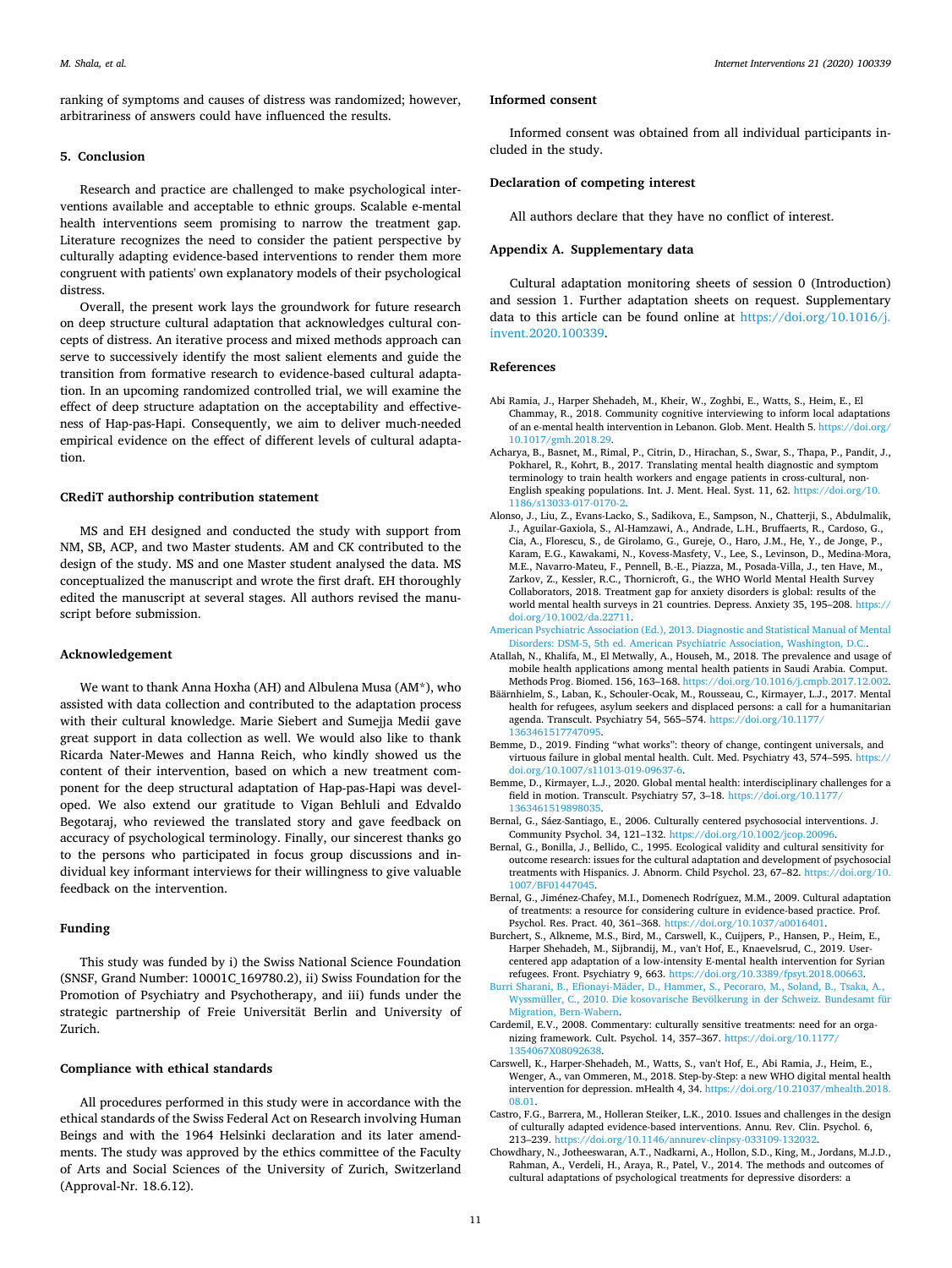systematic review. Psychol. Med. 44, 1131–1146. [https://doi.org/10.1017/](https://doi.org/10.1017/S0033291713001785)  s003329171300178

- <span id="page-11-8"></span>Chu, J., Leino, A., 2017. Advancement in the maturing science of cultural adaptations of evidence-based interventions. J. Consult. Clin. Psychol. 85, 45–57. [https://doi.org/](https://doi.org/10.1037/ccp0000145)  [10.1037/ccp0000145.](https://doi.org/10.1037/ccp0000145)
- <span id="page-11-20"></span>Cuijpers, P., van Straten, A., Andersson, G., 2008. Internet-administered cognitive behavior therapy for health problems: a systematic review. J. Behav. Med. 31, 169–177. [https://doi.org/10.1007/s10865-007-9144-1.](https://doi.org/10.1007/s10865-007-9144-1)
- <span id="page-11-7"></span>Cuijpers, P., Karyotaki, E., Reijnders, M., Purgato, M., Barbui, C., 2018. Psychotherapies for depression in low- and middle-income countries: a meta-analysis. World Psychiatry 17, 90-101. https://doi.org/10.1002/wp
- <span id="page-11-37"></span>Dahinden, J., 2013. Albanian-speaking migration, mid-19th century to present. In: Ness, I. (Ed.), The Encyclopedia of Global Human Migration. Blackwell Publishing Ltd, Oxford, UK. [https://doi.org/10.1002/9781444351071.wbeghm026.](https://doi.org/10.1002/9781444351071.wbeghm026)
- <span id="page-11-17"></span>Degnan, A., Baker, S., Edge, D., Nottidge, W., Noke, M., Press, C.J., Husain, N., Rathod, S., Drake, R.J, 2018. The nature and efficacy of culturally-adapted psychosocial interventions for schizophrenia: a systematic review and meta-analysis. Psychol. Med. 48, 714–727. [https://doi.org/10.1017/S0033291717002264.](https://doi.org/10.1017/S0033291717002264)
- <span id="page-11-10"></span>de Graaff, A.M., Cuijpers, P., Acarturk, C., Bryant, R., Burchert, S., Fuhr, D.C., Huizink, A.C., de Jong, J., Kieft, B., Knaevelsrud, C., McDaid, D., Morina, N., Park, A.-L., Uppendahl, J., Ventevogel, P., Whitney, C., Wiedemann, N., Woodward, A., Sijbrandij, M., 2020. Effectiveness of a peer-refugee delivered psychological intervention to reduce psychological distress among adult Syrian refugees in the Netherlands: study protocol. Eur. J. Psychotraumatol. 11, 1694347. [https://doi.org/](https://doi.org/10.1080/20008198.2019.1694347)  [10.1080/20008198.2019.1694347.](https://doi.org/10.1080/20008198.2019.1694347)
- <span id="page-11-4"></span>Dow, H.D., 2011. Migrants' mental health perceptions and barriers to receiving mental health services. Home Health Care Manag. Pract. 23, 176–185. [https://doi.org/10.](https://doi.org/10.1177/1084822310390876)  [1177/1084822310390876](https://doi.org/10.1177/1084822310390876).
- <span id="page-11-46"></span>Dow, H.D., Woolley, S.R., 2011. Mental health perceptions and coping strategies of Albanian immigrants and their families. J. Marital. Fam. Ther. 37, 95–108. [https://](https://doi.org/10.1111/j.1752-0606.2010.00199.x) [doi.org/10.1111/j.1752-0606.2010.00199.x.](https://doi.org/10.1111/j.1752-0606.2010.00199.x)
- <span id="page-11-19"></span>Elliott, D.S., Mihalic, S., 2004. Issues in disseminating and replicating effective prevention programs. Prev. Sci. 5, 47–53. [https://doi.org/10.1023/B:PREV.0000013981.](https://doi.org/10.1023/B:PREV.0000013981.28071.52) [28071.52](https://doi.org/10.1023/B:PREV.0000013981.28071.52).
- <span id="page-11-0"></span>Eytan, A., Bischoff, A., Rrustemi, I., Durieux, S., Loutan, L., Gilbert, M., Bovier, P.A., 2002. Screening of mental disorders in asylum-seekers from Kosovo. Aust. N. Z. J. Psychiatry 36, 499–503. [https://doi.org/10.1046/j.1440-1614.2002.01044.x.](https://doi.org/10.1046/j.1440-1614.2002.01044.x)
- <span id="page-11-2"></span>Fernando, S., 2014. Mental Health Worldwide: Culture, Globalization and Development. Palgrave Macmillan UK, London. <https://doi.org/10.1057/9781137329608>.
- <span id="page-11-21"></span>Garabiles, M.R., Harper Shehadeh, M., Hall, B.J., 2019. Cultural adaptation of a scalable World Health Organization E-mental health program for overseas Filipino workers. JMIR Form. Res. 3, e11600. <https://doi.org/10.2196/11600>.
- <span id="page-11-42"></span>[George, D., Mallery, P., 2019. IBM SPSS Statistics 25 Step by Step: A Simple Guide and](http://refhub.elsevier.com/S2214-7829(20)30105-6/rf0145) [Reference, Fifteenth edition. Routledge, Taylor & Francis Group, New York.](http://refhub.elsevier.com/S2214-7829(20)30105-6/rf0145) [German Federal Statistical Office, 2019. Population. Migration and Integration](http://refhub.elsevier.com/S2214-7829(20)30105-6/rf0150).
- <span id="page-11-38"></span><span id="page-11-14"></span>Griner, D., Smith, T.B., 2006. Culturally adapted mental health intervention: a metaanalytic review. Psychother. Theory Res. Pract. Train. 43, 531–548. [https://doi.org/](https://doi.org/10.1037/0033-3204.43.4.531)  [10.1037/0033-3204.43.4.531.](https://doi.org/10.1037/0033-3204.43.4.531)
- <span id="page-11-15"></span>Hall, G.C.N., Ibaraki, A.Y., Huang, E.R., Marti, C.N., Stice, E., 2016. A meta-analysis of cultural adaptations of psychological interventions. Behav. Ther. 47, 993–1014. <https://doi.org/10.1016/j.beth.2016.09.005>.
- <span id="page-11-16"></span>Harper Shehadeh, M., Heim, E., Chowdhary, N., Maercker, A., Albanese, E., 2016. Cultural adaptation of minimally guided interventions for common mental disorders: a systematic review and meta-analysis. JMIR Ment. Health 3, e44. [https://doi.org/10.](https://doi.org/10.2196/mental.5776)  [2196/mental.5776.](https://doi.org/10.2196/mental.5776)
- <span id="page-11-25"></span>Harper Shehadeh, M.J., Abi Ramia, J., Cuijpers, P., El Chammay, R., Heim, E., Kheir, W., Saeed, K., van Ommeren, M., van't Hof, E., Watts, S., Wenger, A., Zoghbi, E., Carswell, K., 2020. Step-by-Step, an E-mental health intervention for depression: a mixed methods pilot study from Lebanon. Front. Psychiatry 10, 986. [https://doi.org/](https://doi.org/10.3389/fpsyt.2019.00986)  [10.3389/fpsyt.2019.00986.](https://doi.org/10.3389/fpsyt.2019.00986)
- <span id="page-11-1"></span>[Hassan, G., Kirmayer, L.J., Mekki-Berrada, A., Quosh, C., El Chammay, R., Deville-](http://refhub.elsevier.com/S2214-7829(20)30105-6/rf0175)[Stoetzel, J.-B., Youssef, A., Jefee-Bahloul, H., Barkeel-Oteo, A., Coutts, A., Song, S.,](http://refhub.elsevier.com/S2214-7829(20)30105-6/rf0175)  [Ventevogel, P., 2015. Culture, Context and the Mental Health and Psychosocial](http://refhub.elsevier.com/S2214-7829(20)30105-6/rf0175) [Wellbeing of Syrians: A Review for Mental Health and Psychosocial Support Staff](http://refhub.elsevier.com/S2214-7829(20)30105-6/rf0175) [Working With Syrians Affected by Armed Conflict. UNHCR, Geneva.](http://refhub.elsevier.com/S2214-7829(20)30105-6/rf0175)
- <span id="page-11-22"></span>Hedman, E., Ljótsson, B., Lindefors, N., 2012. Cognitive behavior therapy via the Internet: a systematic review of applications, clinical efficacy and cost–effectiveness. Expert Rev. Pharmacoecon. Outcomes Res. 12, 745–764. [https://doi.org/10.1586/erp.](https://doi.org/10.1586/erp.12.67)  [12.67.](https://doi.org/10.1586/erp.12.67)
- <span id="page-11-40"></span>Heigl, F., Kinébanian, A., Josephsson, S., 2011. I think of my family, therefore I am: Perceptions of daily occupations of some Albanians in Switzerland. Scand. J. Occup. Ther. 18, 36–48. [https://doi.org/10.3109/11038120903552648.](https://doi.org/10.3109/11038120903552648)
- <span id="page-11-12"></span>Heim, E., Kohrt, B.A., 2019. Cultural adaptation of scalable psychological interventions: a new conceptual framework. Clin. Psychol. Eur. 1, e37679. [https://doi.org/10.32872/](https://doi.org/10.32872/cpe.v1i4.37679)  [cpe.v1i4.37679](https://doi.org/10.32872/cpe.v1i4.37679).
- <span id="page-11-11"></span>[Heim, E., Harper Shehadeh, M., Van''t Hof, E., Carswell, K., 2018. Cultural adaptation of](http://refhub.elsevier.com/S2214-7829(20)30105-6/rf0190)  [scalable interventions. In: Maercker, A., Heim, E., Kirmayer, L.J. \(Eds.\), Cultural](http://refhub.elsevier.com/S2214-7829(20)30105-6/rf0190) [Clinical Psychology and PTSD. Hogrefe, Göttingen](http://refhub.elsevier.com/S2214-7829(20)30105-6/rf0190).
- <span id="page-11-35"></span>[Heim, E., Burchert, S., Shala, M., Kaufmann, M., Cerga-Pashoja, A., Morina, N., Schaub,](http://refhub.elsevier.com/S2214-7829(20)30105-6/rf0195)  [M., Maercker, A., 2020. Effect of Cultural Adaptation of a Smartphone-based Self](http://refhub.elsevier.com/S2214-7829(20)30105-6/rf0195)[help Programme on Its Acceptability and Efficacy: Study Protocol for a Randomized](http://refhub.elsevier.com/S2214-7829(20)30105-6/rf0195)  [Controlled Trial.](http://refhub.elsevier.com/S2214-7829(20)30105-6/rf0195)
- <span id="page-11-34"></span>[Heine, S.J., 2016. Cultural Psychology, Third edition. W. W. Norton & Company, Inc, New](http://refhub.elsevier.com/S2214-7829(20)30105-6/rf0200)  [York.](http://refhub.elsevier.com/S2214-7829(20)30105-6/rf0200)
- <span id="page-11-32"></span>Henrich, J., Heine, S.J., Norenzayan, A., 2010. The weirdest people in the world? Behav. Brain Sci. 33, 61–83. [https://doi.org/10.1017/S0140525X0999152X.](https://doi.org/10.1017/S0140525X0999152X)

<span id="page-11-9"></span>Hinton, D.E., Patel, A., 2017. Cultural adaptations of cognitive behavioral therapy.

- <span id="page-11-18"></span>Psychiatr. Clin. North Am. 40, 701–714. [https://doi.org/10.1016/j.psc.2017.08.006.](https://doi.org/10.1016/j.psc.2017.08.006) Kalibatseva, Z., Leong, F.T.L., 2014. A critical review of culturally sensitive treatments for depression: recommendations for intervention and research. Psychol. Serv. 11, 433–450. <https://doi.org/10.1037/a0036047>.
- <span id="page-11-26"></span>Kayrouz, R., Dear, B.F., Johnston, L., Gandy, M., Fogliati, V.J., Sheehan, J., Titov, N., 2015a. A feasibility open trial of guided Internet-delivered cognitive behavioural therapy for anxiety and depression amongst Arab Australians. Internet Interv. 2, 32–38. [https://doi.org/10.1016/j.invent.2014.12.001.](https://doi.org/10.1016/j.invent.2014.12.001)
- <span id="page-11-5"></span>Kayrouz, R., Dear, B.F., Johnston, L., Keyrouz, L., Nehme, E., Laube, R., Titov, N., 2015b. Intergenerational and cross-cultural differences in emotional wellbeing, mental health service utilisation, treatment-seeking preferences and acceptability of psychological treatments for Arab Australians. Int. J. Soc. Psychiatry 61, 484–491. [https://doi.org/10.1177/0020764014553004.](https://doi.org/10.1177/0020764014553004)
- Kayrouz, R., Dear, B.F., Karin, E., Fogliati, V.J., Titov, N., 2016a. A pilot study of a clinician-guided internet-delivered cognitive behavioural therapy for anxiety and depression among Arabs in Australia, presented in both English and Arabic languages. Internet Interv. 5, 5–11.<https://doi.org/10.1016/j.invent.2016.06.002>.
- <span id="page-11-27"></span>Kayrouz, R., Dear, B.F., Karin, E., Gandy, M., Fogliati, V.J., Terides, M.D., Titov, N., 2016b. A pilot study of self-guided internet-delivered cognitive behavioural therapy for anxiety and depression among Arabs. Internet Interv. 3, 18–24. [https://doi.org/](https://doi.org/10.1016/j.invent.2015.10.005) [10.1016/j.invent.2015.10.005](https://doi.org/10.1016/j.invent.2015.10.005).
- <span id="page-11-23"></span>Kayrouz, R., Dear, B.F., Kayrouz, B., Karin, E., Gandy, M., Titov, N., 2018. Meta-analysis of the efficacy and acceptability of cognitive-behavioural therapy for Arab adult populations experiencing anxiety, depression or post-traumatic stress disorder. Cogn. Behav. Ther. 47, 412–430.<https://doi.org/10.1080/16506073.2018.1445124>.
- <span id="page-11-33"></span>Kirmayer, L.J., 2007. Psychotherapy and the cultural concept of the person. Transcult. Psychiatry 44, 232–257. <https://doi.org/10.1177/1363461506070794>.
- <span id="page-11-3"></span>Kirmayer, L.J., Weinfeld, M., Burgos, G., du Fort, G.G., Lasry, J.-C., Young, A., 2007. Use of health care services for psychological distress by immigrants in an urban multicultural milieu. Can. J. Psychiatr. 52, 295–304. [https://doi.org/10.1177/](https://doi.org/10.1177/070674370705200504)  [070674370705200504](https://doi.org/10.1177/070674370705200504).
- Kiselev, N., Morina, N., Schick, M., Watzke, B., Schnyder, U., Pfaltz, M.C., 2020a. Barriers to access to outpatient mental health care for refugees and asylum seekers in Switzerland: the therapist's view. BMC Psychiatry 20, 378. [https://doi.org/10.1186/](https://doi.org/10.1186/s12888-020-02783-x)  [s12888-020-02783-x](https://doi.org/10.1186/s12888-020-02783-x).
- <span id="page-11-6"></span>Kiselev, N., Pfaltz, M., Haas, F., Schick, M., Kappen, M., Sijbrandij, M., De Graaff, A.M., Bird, M., Hansen, P., Ventevogel, P., Fuhr, D.C., Schnyder, U., Morina, N., 2020b. Structural and socio-cultural barriers to accessing mental healthcare among Syrian refugees and asylum seekers in Switzerland. Eur. J. Psychotraumatol. 11, 1717825. <https://doi.org/10.1080/20008198.2020.1717825>.
- <span id="page-11-29"></span>Kleinman, A., 1978. Culture, illness, and care: clinical lessons from anthropologic and cross-cultural research. Ann. Intern. Med. 88, 251. [https://doi.org/10.7326/0003-](https://doi.org/10.7326/0003-4819-88-2-251)  [4819-88-2-251.](https://doi.org/10.7326/0003-4819-88-2-251)
- <span id="page-11-30"></span>Kohrt, B.A., Rasmussen, A., Kaiser, B.N., Haroz, E.E., Maharjan, S.M., Mutamba, B.B., de Jong, J., Hinton, D.E., 2014. Cultural concepts of distress and psychiatric disorders: literature review and research recommendations for global mental health epidemiology. Int. J. Epidemiol. 43, 365–406.<https://doi.org/10.1093/ije/dyt227>.
- <span id="page-11-39"></span>Koopmans, G., Uiters, E., Devillé, W., Foets, M., 2013. The use of outpatient mental health care services of migrants vis-à-vis Dutch natives: equal access? Int. J. Soc. Psychiatry 59, 342–350. [https://doi.org/10.1177/0020764012437129.](https://doi.org/10.1177/0020764012437129)

<span id="page-11-43"></span>[Kuckartz, U., 2018. Qualitative Inhaltsanalyse: Methoden, Praxis,](http://refhub.elsevier.com/S2214-7829(20)30105-6/rf0280)  [Computerunterstützung, 4. Auflage. Grundlagentexte Methoden, Beltz Juventa,](http://refhub.elsevier.com/S2214-7829(20)30105-6/rf0280)  [Weinheim Basel](http://refhub.elsevier.com/S2214-7829(20)30105-6/rf0280).

- <span id="page-11-31"></span>Lewis-Fernández, R., Kirmayer, L.J., 2019. Cultural concepts of distress and psychiatric disorders: understanding symptom experience and expression in context. Transcult. Psychiatry 56, 786–803. <https://doi.org/10.1177/1363461519861795>.
- <span id="page-11-44"></span>Maercker, A., Ben-Ezra, M., Esparza, O.A., Augsburger, M., 2019. Fatalism as a traditional cultural belief potentially relevant to trauma sequelae: measurement equivalence, extent and associations in six countries. Eur. J. Psychotraumatol. 10, 1657371. <https://doi.org/10.1080/20008198.2019.1657371>.
- <span id="page-11-36"></span>Morina, N., Sulaj, V., Schnyder, U., Klaghofer, R., Müller, J., Martin-Sölch, C., Rufer, M., 2016. Obsessive-compulsive and posttraumatic stress symptoms among civilian survivors of war. BMC Psychiatry 16.<https://doi.org/10.1186/s12888-016-0822-9>.
- <span id="page-11-41"></span>[Mruck, K., Mey, G., 2000. Qualitative Forschung. In: Jacobi, F., Podrack, A. \(Eds.\),](http://refhub.elsevier.com/S2214-7829(20)30105-6/rf0295) [Klinisch-Psychologische Forschung. Hogrefe, Verl. für Psychologie, Göttingen, pp.](http://refhub.elsevier.com/S2214-7829(20)30105-6/rf0295) [191–208](http://refhub.elsevier.com/S2214-7829(20)30105-6/rf0295).
- <span id="page-11-24"></span>Muñoz, R.F., 2010. Using evidence-based internet interventions to reduce health disparities worldwide. J. Med. Internet Res. 12, e60. https://doi.org/10.2196/jmir. [1463.](https://doi.org/10.2196/jmir.1463)
- <span id="page-11-47"></span>[Murati, Q., 2015. Vëzhgim në fjalorin e Kosovës \[An Observation in the Kosova's](http://refhub.elsevier.com/S2214-7829(20)30105-6/rf0305) [Vocabulary\]. Gjurm. Albanol. Albanol. Res., Seria e shkencave filologjike](http://refhub.elsevier.com/S2214-7829(20)30105-6/rf0305) [\[Philological Sciences Series\]. pp. 53–70](http://refhub.elsevier.com/S2214-7829(20)30105-6/rf0305).
- <span id="page-11-28"></span>[Naeem, F., Phiri, P., Nasar, A., Gerada, A., Munshi, T., Ayub, M., Rathod, S., 2016. An](http://refhub.elsevier.com/S2214-7829(20)30105-6/rf0310)  [evidence-based framework for cultural adaptation of cognitive behaviour therapy:](http://refhub.elsevier.com/S2214-7829(20)30105-6/rf0310)  [process, methodology and foci of adaptation. World Cult. Psychiatry Res. Rev. 61–70.](http://refhub.elsevier.com/S2214-7829(20)30105-6/rf0310)
- <span id="page-11-45"></span>Overholser, J.C., 2011. Collaborative empiricism, guided discovery, and the Socratic method: core processes for effective cognitive therapy. Clin. Psychol. Sci. Pract. 18, 62–66. <https://doi.org/10.1111/j.1468-2850.2011.01235.x>.
- <span id="page-11-13"></span>Patel, V., Saxena, S., Lund, C., Thornicroft, G., Baingana, F., Bolton, P., Chisholm, D., Collins, P., Cooper, J., Eaton, J., Herrman, H., Herzallah, M.M., Huang, Y., Jordans, M., Kleinman, A., Medina-Mora, M.E., Morgan, E., Niaz, U., Omigbodun, O., Prince, M., Rahman, A., Saraceno, B., Sarkar, B.K., De Silva, M., Singh, I., Stein, D.J., Sunkel, C., Unützer, J., 2018. The Lancet Commission on global mental health and sustainable development. Lancet 392, 1553–1598. [https://doi.org/10.1016/S0140-](https://doi.org/10.1016/S0140-6736(18)31612-X)  [6736\(18\)31612-X.](https://doi.org/10.1016/S0140-6736(18)31612-X)